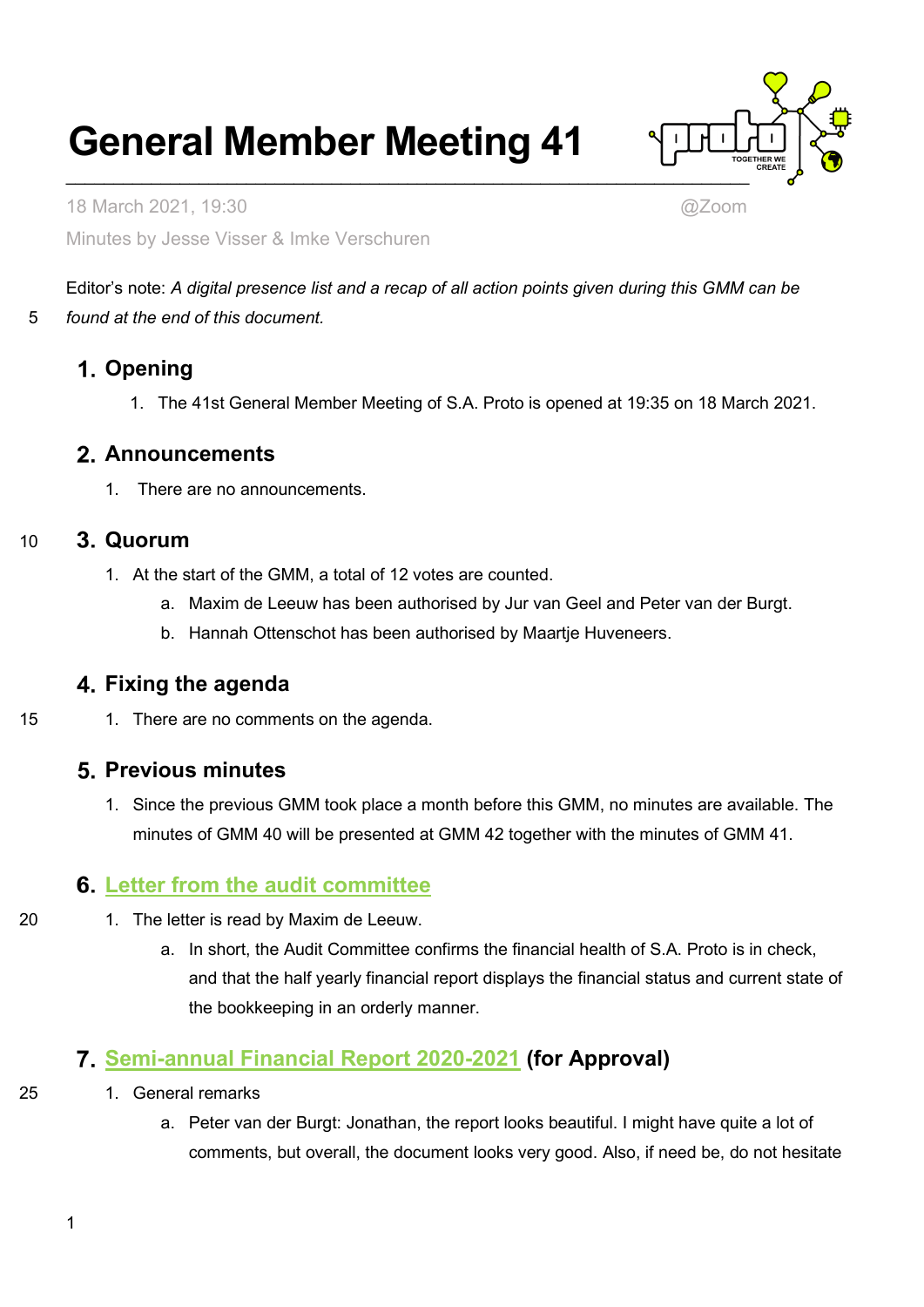to address your board members on things you need them to do, for example with companies.

- 30 b. Sanne Bouman: I would like to mention a general point to the GMM instead of about the document itself. Usually, the Audit Committee gives a lot of feedback on documents like these. This time, this has not happened as much as I was used to in my year – this is not only Jonathan's fault, but we also have to share the blame for this. There might be some points in here that would have been solved already had we 35 looked at it earlier, but unfortunately, we did not. Maxim did take a quick look at the document and decided it looked fine, which I agree with, but I would like to make sure that the GMM is aware of the fact that not a lot of feedback was given on this document by the Audit Committee and looks at the document from that perspective.
- 
- 

- 
- 

- i. Philippe Tuinman: Is there a reason that this is not in the letter by the Audit 40 Committee? This should definitely be in there.
- 1. Sanne Bouman: This is probably due to the fact that we sent out the letter before we reflected on this issue. It should have been in the letter, but this is also just my opinion that I wanted to share. We also checked the general finances as the Audit Committee, but simply did not check 45 this document. I don't know if Maxim agrees with me.
	- 2. Maxim de Leeuw: Yes, as Sanne says, I looked through it and all the text pieces and balances et cetera seem to be in check. So, in that sense there were not a lot of things that we could have taken out before this GMM, those would have been minor flaws at best.
- 50 3. Philippe Tuinman: And this will still be added somewhere?
	- 4. Jesse Visser: It will be mentioned in the minutes.
	- c. Hannah Ottenschot: And are there plans in place to prevent this in the future?
		- i. Jonathan Matarazzi: I was planning on organising a meeting with each other to discuss this, since both of us were at fault here.
- 55 ii. Philippe Tuinman: I think that, especially this year, something should be put in the (financial) annual report about this – similar to the piece the Board of Advisors has sometimes.
- iii. Maxim de Leeuw: I would like to mention that usually, as Audit Committee, you see each other in real life and can check up on business then. This simply does 60 not happen as easily right now. I personally am really bad at remembering things on WhatsApp. Even something as small as asking Jonathan how his report is doing, I'd need to stumble across the Audit group chat to see it again and be reminded. But it could not hurt to put this in an annual report.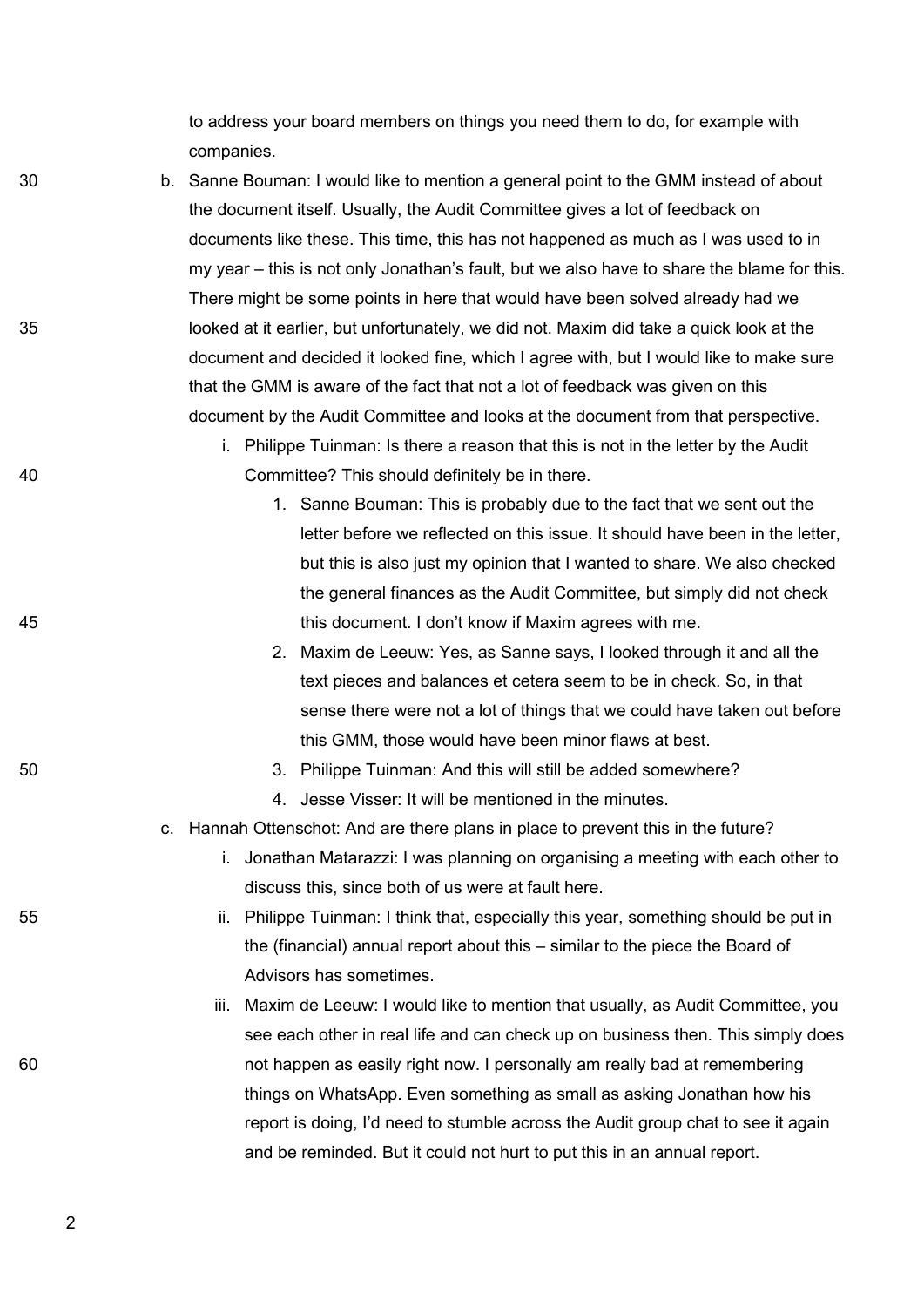|    |           | iv. Sanne Bouman: We need to start a conversation on what the expectations are               |
|----|-----------|----------------------------------------------------------------------------------------------|
| 65 |           | from both sides, which things are going wrong, definitely since we don't see                 |
|    |           | each other every day. This does not mean that we as an Audit Committee can                   |
|    |           | neglect to check up on the treasurer or from Jonathan to ask for help or keep                |
|    |           | us in check in case, he needs more support from us. But a conversation about                 |
|    |           | this is a great idea and should probably have been done earlier.                             |
| 70 |           | v. Philippe Tuinman: Make sure to document exactly where it went wrong, what is              |
|    |           | decided to improve upon this and whether or not this has been successful.                    |
|    |           | Because it does not go 'wrong' with the Audit Committee very often, it would be              |
|    |           | good to have this written down somewhere for your successors.                                |
|    |           | d. Philippe Tuinman: I have some remarks about the lay-out of the document, shall I          |
| 75 |           | mention them where I noticed them so that you can immediately see what I mean?               |
|    | i.        | Imke Verschuren: Are these remarks regarding the linguistic lay-out or are they              |
|    |           | style-related?                                                                               |
|    | ii.       | Philippe Tuinman: They are style-related.                                                    |
|    | iii.      | Jesse Visser: You should send an email for those.                                            |
| 80 | iv.       | Philippe Tuinman: No, these are not textual remarks. They are related to the                 |
|    |           | contents of the document.                                                                    |
|    | V.        | Jesse Visser: Because they make the document harder to read?                                 |
|    | Vİ.       | Philippe Tuinman: Some of them, yes.                                                         |
|    | vii.      | Imke Verschuren: Okay, then please mention your remarks per page.                            |
| 85 | 2. Page 4 |                                                                                              |
|    |           | a. Peter van der Burgt: I have five remarks. The first is point 1210, to be received. Here,  |
|    |           | the current amount is displayed and not the amount from the start of the year. This is       |
|    |           | unclear to me.                                                                               |
|    | i.        | Jonathan Matarazzi: I do not know how to make this clearer than putting it in a              |
| 90 |           | column with a header saying '31-01-2021'.                                                    |
|    |           | b. Peter van der Burgt: Second remark, why are 2210 and 2220 split up in the liabilities     |
|    | section?  |                                                                                              |
|    | i.        | Jonathan Matarazzi: That is done since it is a little bit more accurate this way             |
|    |           | and gives a better view of how this is currently in Proto's bookkeeping.                     |
| 95 |           | At 19:51 Martijn van Ooijen joins the GMM, increasing the total number of votes to 13.       |
|    |           | c. Peter van der Burgt: In the assets section, 3620, regarding the statutes, the reservation |
|    |           | for the statutes has been pending for a while and we still have not received anything        |
|    |           | from the Student Union. I would like to see an action point for this for the entire board.   |
|    |           |                                                                                              |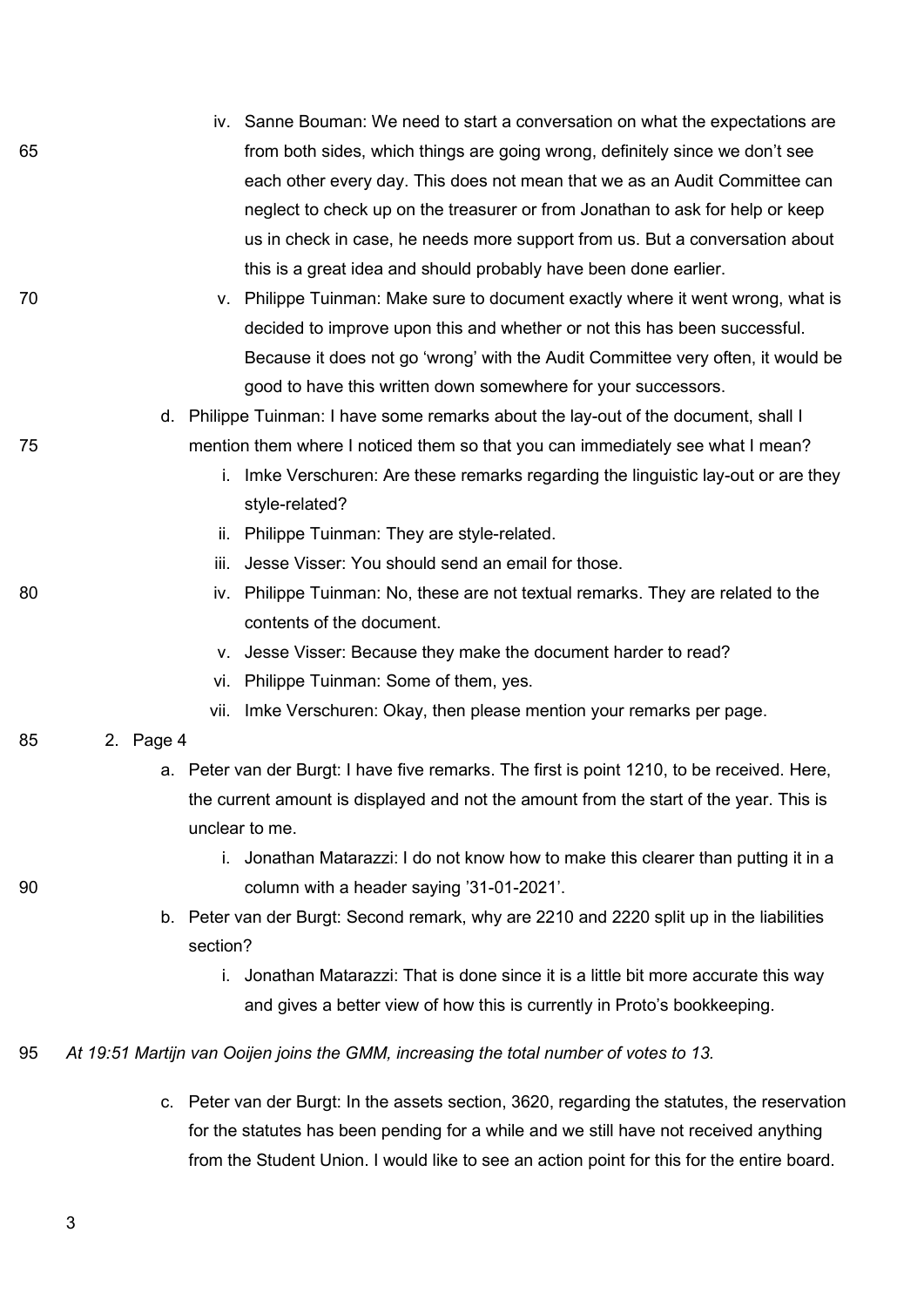|     |    | i. AP Board 10.0 (41.01) Contact the Student Union regarding the money to be                 |
|-----|----|----------------------------------------------------------------------------------------------|
| 100 |    | received from the statutory changes made in 2018.                                            |
|     |    | d. Peter van der Burgt: Then, immediately below that, 1746, Reservation DIYCie. This is      |
|     |    | generally also missed company income; the whip may be cracked more and do not be             |
|     |    | afraid to ask companies about this more often.                                               |
|     |    | i. Jonathan Matarazzi: In this case it is about participant fees that have been              |
| 105 |    | charged by now as well as the subsidy from the UT of which the invoice was                   |
|     |    | not sent out until later. We have not heard anything about this since then so I              |
|     |    | will look into this again.                                                                   |
|     |    | ii. AP Jonathan Matarazzi (41.02) Look into the subsidy from the UT for the                  |
|     |    | DIYCie activity from October 2020.                                                           |
| 110 |    | e. Peter van der Burgt: Last remark, 1780 in the liabilities section, Reservation TipCie and |
|     |    | SBZ. Have plans been made for the €1000 and is it laziness that SBZ has not done             |
|     |    | anything with this yet?                                                                      |
|     |    | i. Jonathan Matarazzi: We only recently got more clarity on what the actual costs            |
|     |    | will be from SBZ which will be, if I recall correctly, around $\epsilon$ 300. Money will be  |
| 115 |    | left over here, so we need to look into what will be done with this money.                   |
|     |    | 1. AP Board 10.0 (41.03) Look into what will be done with the remaining                      |
|     |    | money from the TipCie and SBZ reservation.                                                   |
|     |    | ii. Sebastiaan van Loon: The most recent amount is around $€400$ .                           |
|     |    | iii. Jonathan Matarazzi: This is all happening so late since SBZ is also still working       |
| 120 |    | on their annual financial report and such.                                                   |
|     | f. | Philippe Tuinman: To start with the lay-out issues that caught my eye, why is there no       |
|     |    | top line for the table?                                                                      |
|     |    | i. AP Jonathan Matarazzi (41.04) Add a line to the top of the Balance table on               |
|     |    | page 4 of the Semi-annual Financial Report 2020-2021.                                        |
| 125 | q. | Philippe Tuinman: Furthermore, I only noticed when Maxim said it, at points like 2220        |
|     |    | To be paid – Statement of Expenses the line does not start after the point number but        |
|     |    | a line before that. This is quite confusing.                                                 |
|     |    | i. AP Jonathan Matarazzi (41.05) Change the lay-out of the multi-line points in              |
|     |    | the financial tables to make sure the line starts after the number of said points.           |
| 130 |    | h. Sanne Bouman: In the first line it says we had €26,3706.63 in our bank account at the     |
|     |    | start of the financial year. There is a 3 in there that does not belong here, the first 3 in |
|     |    | this number.                                                                                 |
|     |    | i. Philippe Tuinman: Are the use of the comma and dot switched around?                       |
|     |    | ii. Sanne Bouman: No, oh, you mean in the document as a whole? I do not know.                |
|     |    |                                                                                              |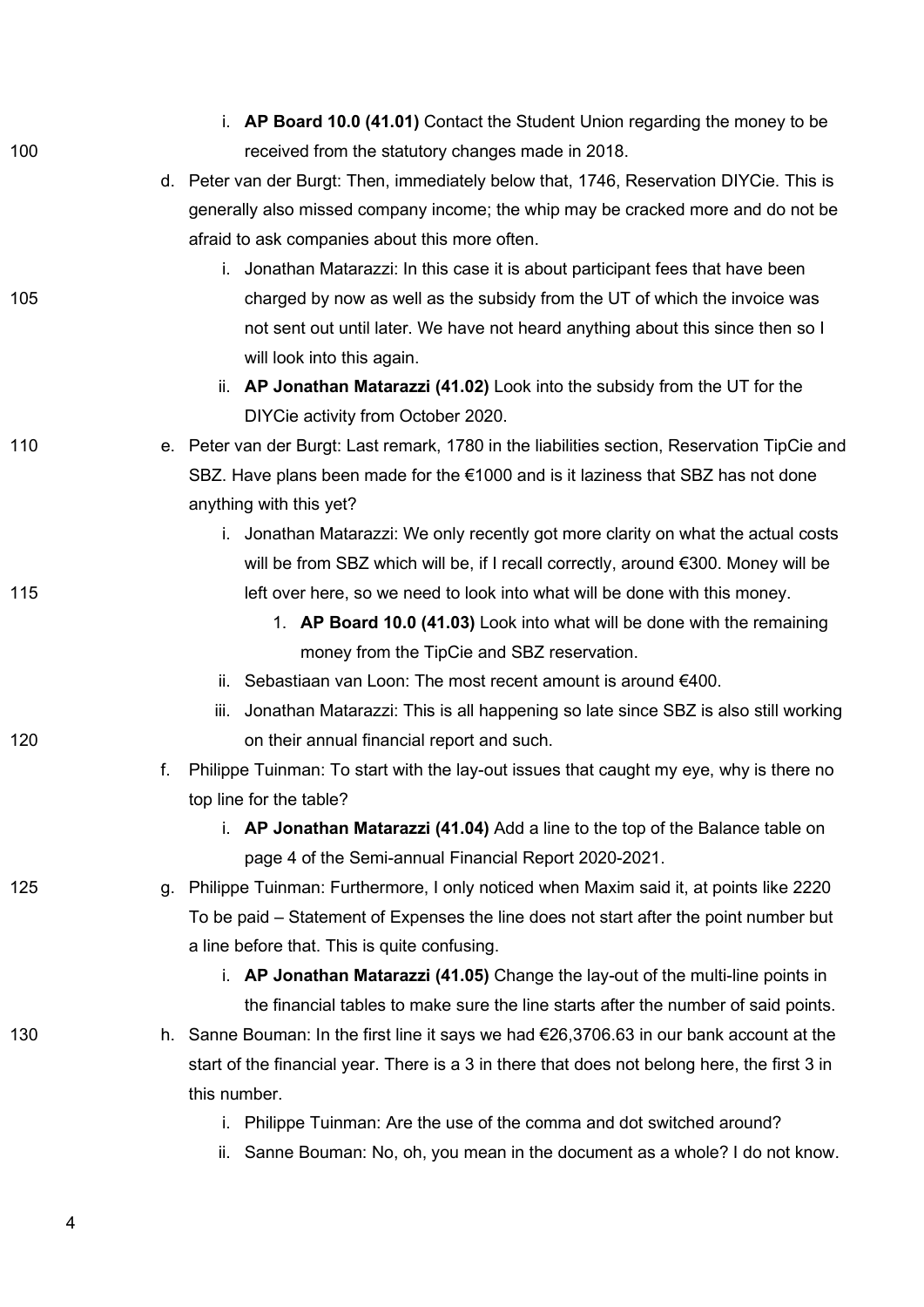| 135 |    | iii. Maxim de Leeuw: A dot should indicate a thousand, a comma should indicate<br>the decimals. |
|-----|----|-------------------------------------------------------------------------------------------------|
|     |    | iv. Jonathan Matarazzi: There is the Dutch and international usage of these two.                |
|     |    | v. Jesse Visser: In the Netherlands we use commas for decimals, in the rest of                  |
|     |    | the world dots are used to indicate those.                                                      |
| 140 |    | vi. Hannah Ottenschot: Jonathan can figure this out later.                                      |
|     |    | vii. AP Jonathan Matarazzi (41.06) Look at the usage of dots and commas                         |
|     |    | currency formats.                                                                               |
|     | i. | Sanne Bouman: The Reservation Board Insurance is for this year, so this can go to the           |
|     |    | expenses of Board 10.0. I saw in the bookkeeping that this has not been paid yet but it         |
| 145 |    | has been paid last year and the money ended up in this reservation. So, the $\epsilon$ 60,50 in |
|     |    | this reservation should be moved to the board insurance costs of Board 10.0.                    |
|     |    | i. AP Jonathan Matarazzi (41.07) Move the $60,50$ in the Reservation Board                      |
|     |    | Insurance to the board insurance expenses of Board 10.0.                                        |
|     | j. | Sanne Bouman: My last point is more a question of interest and something we might               |
| 150 |    | need to consider, because there is €732 left in the Reservation Active Member Activity          |
|     |    | from the activity of Board 9.0. This could not take place, so has a conversation taken          |
|     |    | place about what will be done with this money?                                                  |
|     |    | i. Jonathan Matarazzi: Yes, this has been discussed. It will be used for making                 |
|     |    | this year's AMA bigger if circumstances allow it and otherwise it will be used for              |
| 155 |    | the active member appreciation gift of this year which we still need to formulate               |
|     |    | a plan for. It will be used for member appreciation in one way or another.                      |
|     |    | Phillipe Tuinman: Will you also look at the active members from the year of 9.0<br>ii.          |
|     |    | who might not be active anymore?                                                                |
|     |    | 1. Jonathan Matarazzi: Yes, it is a nice idea to also take them into                            |
| 160 |    | account. That should definitely be possible.                                                    |
|     | k. | Philippe Tuinman: I had a comment about the Stock Merchandise, an extra thousand                |
|     |    | euros of stock has been added. Where does this come from?                                       |
|     |    | i. Jonathan Matarazzi: Vests were ordered for about €1500, but this should not                  |
|     |    | be where these costs come from.                                                                 |
| 165 |    | ii. Maxim de Leeuw: You could buy these vests with a ticket, which means that in                |
|     |    | the bookkeeping it is immediately transferred. However, if this has not been                    |
|     |    | properly linked up yet in the Proto site, then it will not be levelled. So probably,            |
|     |    | the actual Stock Merchandise is not as high as is displayed here.                               |
|     |    | iii. Philippe Tuinman: Oh, because the payments have not been processed yet?                    |
| 170 |    | Maxim de Leeuw: Exactly.<br>IV.                                                                 |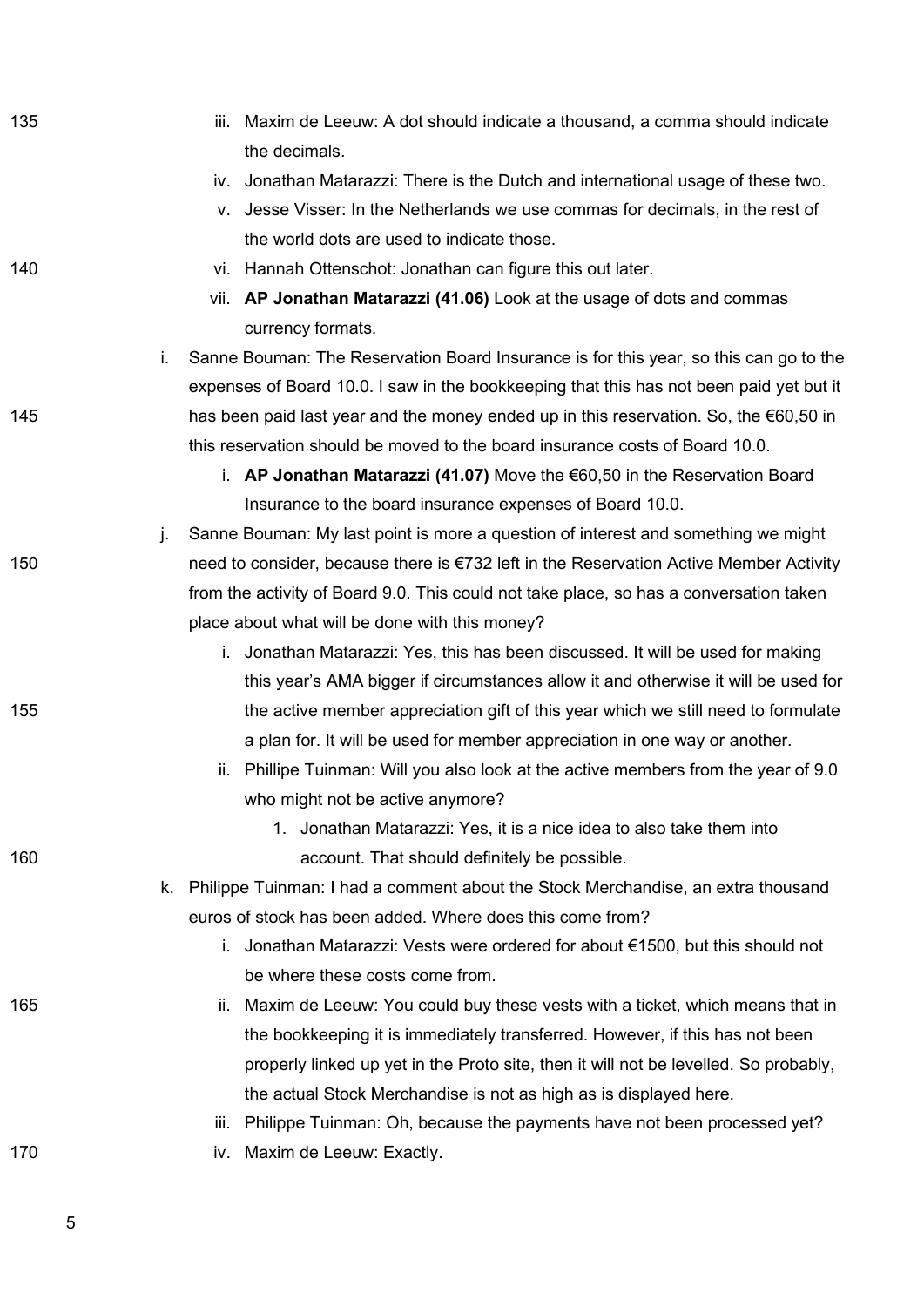|     |    |     | Hannah Ottenschot: My point is also about merchandise, but more a proposal than            |
|-----|----|-----|--------------------------------------------------------------------------------------------|
|     |    |     | numbers. We have a lot of merchandise in Proto, but no one has the chance to buy it,       |
|     |    |     | so would it be nice to have a day where people can order merchandise and then pick it      |
|     |    |     | up on a set day to also give first year students the chance to buy Proto merch?            |
| 175 |    |     | i. Sebastiaan van Loon: Yes, we can think about this.                                      |
|     |    | ii. | Jonathan Matarazzi: It sounds like a good idea.                                            |
|     |    |     | iii. AP Board 10.0 (41.08) Look at selling merchandise packages that members               |
|     |    |     | can pick-up.                                                                               |
|     |    |     | m. Philippe Tuinman: Regarding 1630, Reservation Lustrum, this year no budget will be      |
| 180 |    |     | built up for the next Lustrum. Is it an idea to also reserve money for the next Lustrum in |
|     |    |     | the current Lustrum period, since there is money left over and Proto keeps growing so      |
|     |    |     | the Lustra will get bigger in the future?                                                  |
|     |    |     | i. Sebastiaan van Loon: We have discussed this within the board already,<br>correct?       |
| 185 |    | Ш.  | Jonathan Matarazzi: Yes, this has been discussed. It is definitely an idea and             |
|     |    |     | depending on the state of things at the end of the year this will be one of the            |
|     |    |     | things we will put money towards.                                                          |
|     |    |     | iii. Sebastiaan van Loon: The definite choice to do this has not been made yet             |
|     |    |     | since there is a lot of uncertainty about how much money we will spend in the              |
| 190 |    |     | rest of the year. Probably something like this will be done at the end of the year.        |
|     |    |     | iv. Philippe Tuinman: So, I understand that you do not put any money towards the           |
|     |    |     | next Lustrum from the Dies budget in a Lustrum year since this money might be              |
|     |    |     | used for the then current Lustrum?                                                         |
|     |    | V.  | Jonathan Matarazzi: This is indeed the case this year. The €500 of this                    |
| 195 |    |     | reservation immediately go to the Lustrum this year so it is not like the money            |
|     |    |     | will not be spent on Lustrum-related activities, but it is not a reservation               |
|     |    |     | account.                                                                                   |
|     | n. |     | Maartje Huveneers: For the TipCie account, 1400, where does the $\epsilon$ 900 come from?  |
|     |    | i.  | Jonathan Matarazzi: With the settling of last book year and opening the new                |
| 200 |    |     | one, TipCie account was one of the things that was not correct in the                      |
|     |    |     | bookkeeping when the book year was closed. This is mostly a rectification to               |
|     |    |     | make sure the current balance is in line with the annual financial report of the           |
|     |    |     | last book year. In this report it can be found that €914 something should have             |
|     |    |     | been in this account but was not, so this has been fixed now.                              |
| 205 |    | ii. | Hannah Ottenschot: Is this explained somewhere? Because I can imagine that                 |
|     |    |     | this is something you would want to have an explanation for.                               |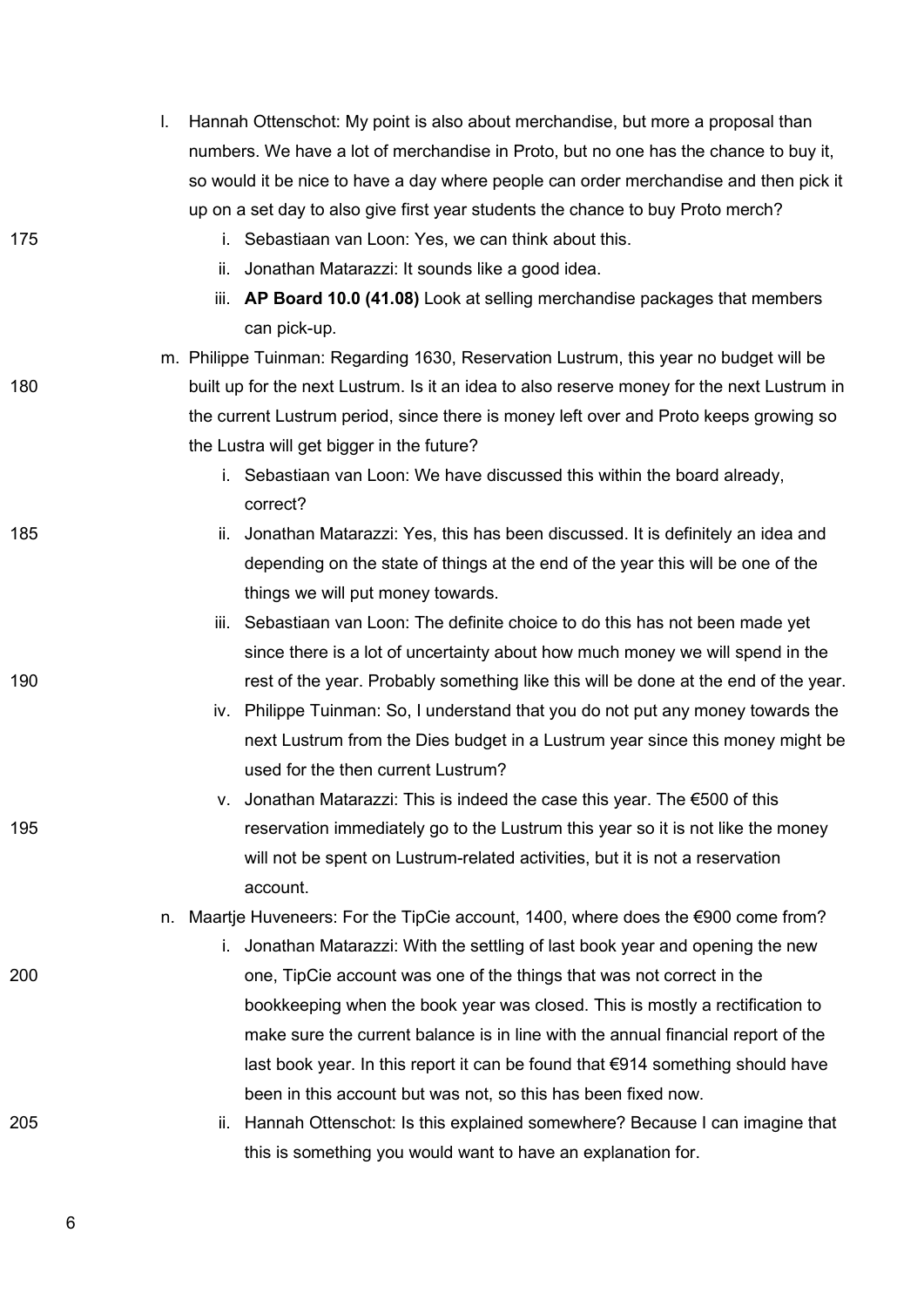|     |           | 1. Jonathan Matarazzi: Yes, this is explained a little bit but I am not sure               |
|-----|-----------|--------------------------------------------------------------------------------------------|
|     |           | whether I did this for all the things something went wrong before. I will                  |
|     |           | look at this again and write more explanations where needed.                               |
| 210 |           | 2. AP Jonathan Matarazzi (41.09) Check the semi-annual financial report                    |
|     |           | with the annual financial report of last year to check if any explanations                 |
|     |           | need to be added regarding rectifications.                                                 |
|     |           | 3. Sanne Bouman: There is indeed some explanation missing at the                           |
|     |           | TipCie.                                                                                    |
| 215 | 3. Page 5 |                                                                                            |
|     |           | a. Hannah Ottenschot: Regarding the lost blue key, can we please push him more on this     |
|     |           | because it has been way too long. Call him, message him, go to his house, whatever.        |
|     |           | i. Jonathan Matarazzi: Yes, I need to do this.                                             |
|     |           | 1. AP Jonathan Matarazzi (41.10) Get the money for the lost blue key                       |
| 220 |           | back.                                                                                      |
|     |           | ii. Peter van der Burgt: Regarding the lost blue key, no clue for how long this point      |
|     |           | has been open but do not be afraid to get on people's cases about these                    |
|     |           | things.                                                                                    |
|     |           | b. Hannah Ottenschot: Another point in regard to this, is it okay to use someone's full    |
| 225 |           | name like this in such documents? I do not have any issues with it, but it might be        |
|     |           | something to think about.                                                                  |
|     |           | i. Maxim de Leeuw: To respond to Hannah, a few years ago it was indeed                     |
|     |           | decided to remove full names from these documents by saying things such as                 |
|     |           | 'lost blue key Proto member' or something along those lines.                               |
| 230 |           | ii. AP Jonathan Matarazzi (41.11) Think about whether people should be                     |
|     |           | mentioned with their full name in official GMM documents regarding owed                    |
|     |           | money.                                                                                     |
|     | c.        | Hannah Ottenschot: I have one more question. About Renske's ERO subsidy, it looks          |
|     |           | like it needs to be paid by Renske which is not the case. It still needs to be paid by the |
| 235 |           | Student Union. Consider writing this down a little more clearly somewhere.                 |
|     |           | i. AP Jonathan Matarazzi (41.12) Add some explanation about the fact that                  |
|     |           | 'ERO subsidy Renske' is to be paid by the Student Union, not by Renske.                    |
|     |           | d. Hannah Ottenschot: I thought that, at the 'to be received', would it be an idea to also |
|     |           | add a column with since when this money was to be received? This can also make it          |
| 240 |           | easier to prioritise who you need to address first regarding this table.                   |
|     |           | i. AP Jonathan Matarazzi (41.13) Look into adding a column to the 'to be                   |
|     |           | received' table which shows since when a payment was still to be received.                 |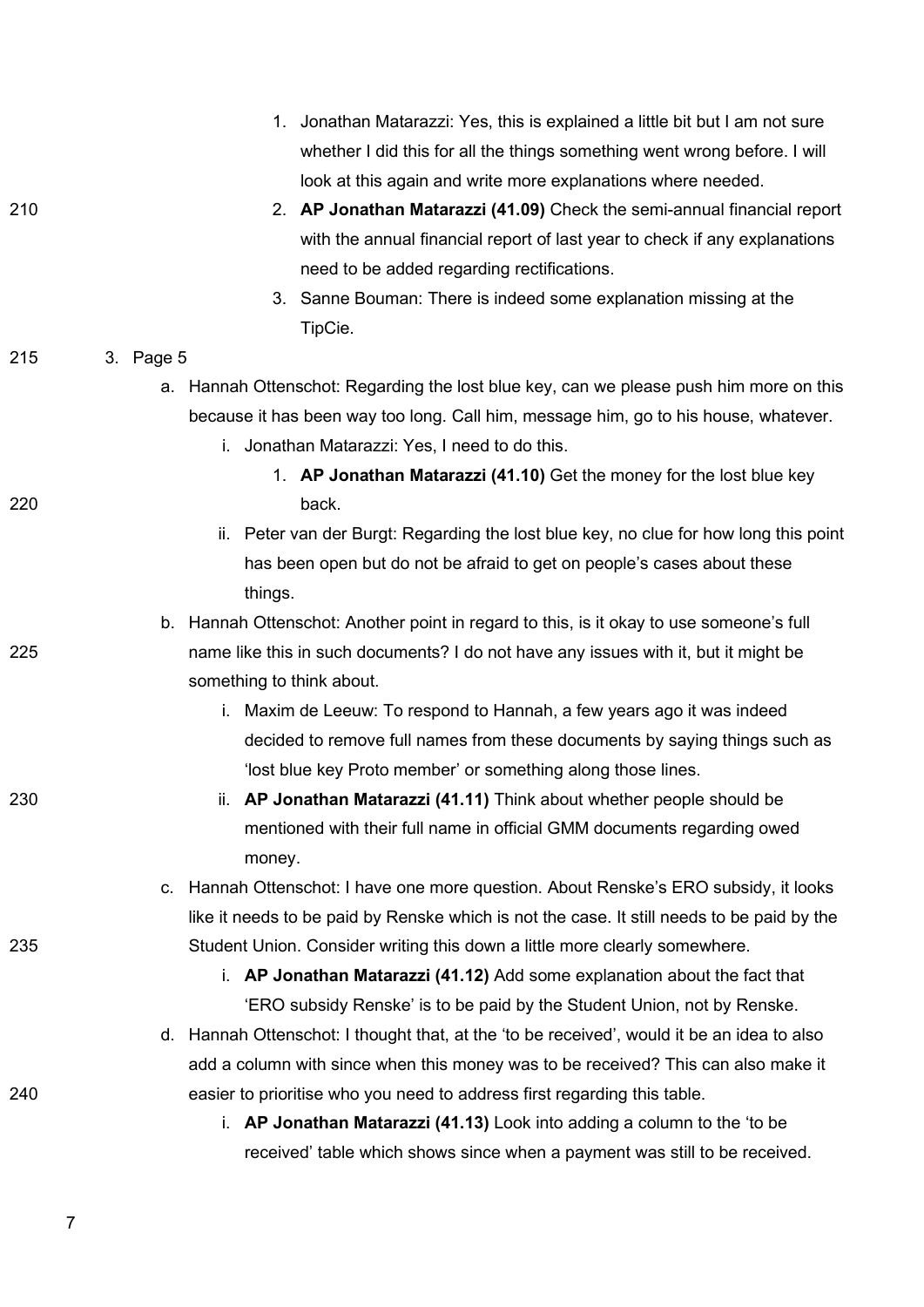|     |           | ii. Philippe Tuinman: You could add a date for when the payment was first in this      |
|-----|-----------|----------------------------------------------------------------------------------------|
|     |           | table, or the date on the invoice. Because this lost blue key has been in this         |
| 245 |           | table since the year of 9.0.                                                           |
|     | 4. Page 6 |                                                                                        |
|     |           | a. Sanne Bouman: In the first paragraph, it says something about the aftermath of the  |
|     |           | board weekend in the Asset Reservation. She refers to 'A deposit of for this year.'    |
|     |           | Has a settlement been made for this year's board weekend?                              |
| 250 |           | Jonathan Matarazzi: No, a settlement has not really been made.<br>i.                   |
|     |           | ii. Sanne Bouman: You should make a settlement before you can draw any                 |
|     |           | conclusions about the actual loss that was made at the board weekend. I now            |
|     |           | have no idea where this loss has come from. We should go through everything            |
|     |           | together and make a settlement for the board weekend before a conclusion is            |
| 255 |           | drawn, since no participant money has been withdrawn yet either as far as I            |
|     |           | know. Do not be afraid to let me know for these kinds of things, it is no problem      |
|     |           | to ask me if you need data or information you do not necessarily have.                 |
|     |           | 1. AP Jonathan Matarazzi (41.14) Sit with Sanne Bouman to make the                     |
|     |           | settlement for the board weekend of 2020.                                              |
| 260 |           | b. Sanne Bouman: At the paragraph about the deposit for the blue keys it says that we  |
|     |           | have 8 keys, but I can recall that Mick's key was not handed in at the end of the year |
|     |           | and according to the numbers this money has also not been returned. Is this key        |
|     |           | handed in and will we get this money back? What is the situation?                      |
|     |           | i. Jonathan Matarazzi: I do not know, to be honest.                                    |
| 265 |           | Imke Verschuren: Maybe Sebastiaan knows more about this, since he took<br>ii.          |
|     |           | over Mick's keys?                                                                      |
|     |           | 1. Sanne Bouman: No, this is the key that Mick lost but later found again. I           |
|     |           | expect that Mick still has that key; this should be asked so we can see if             |
|     |           | we can get $\epsilon$ 30 back when he hands it in. Once you know the outcome,          |
| 270 |           | also add a piece about this to the report; whether the University is still             |
|     |           | processing everything or whether Mick still has it.                                    |
|     |           | a. AP Jonathan Matarazzi (41.15) Ask Mick whether he still has                         |
|     |           | his blue key he found and then add a section about this blue key                       |
|     |           | to the report.                                                                         |
| 275 |           | b. Maxim de Leeuw: We should also see about how Mick will hand                         |
|     |           | in his key since Michel is needed for this and he is not always                        |
|     |           | present.                                                                               |
|     | C.        | Sanne Bouman: The owner's equity and result account have been split here, as in the    |
|     |           | bookkeeping. Why was this decision made?                                               |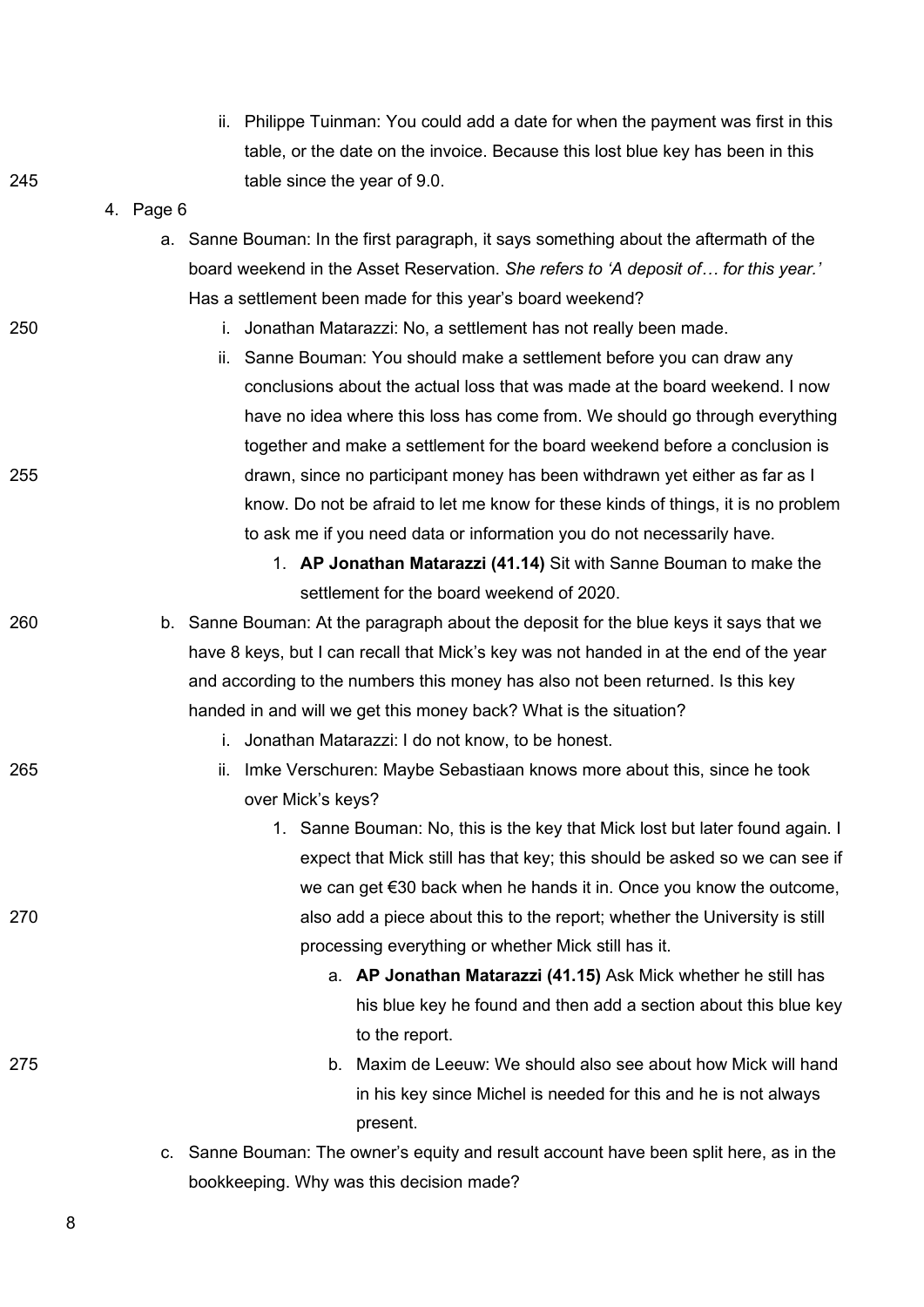| 280 | Jonathan Matarazzi: The reason was to make a start with making reports like                 |
|-----|---------------------------------------------------------------------------------------------|
|     | these more transparent and since this is the way this is documented in the                  |
|     | bookkeeping, I decided to add them to this report separately.                               |
|     | 1. Sanne Bouman: I think the reasoning is fine but do think about the                       |
|     | extent to which this provides more information or if it might just make                     |
| 285 | things more confusing. I would explain that these were one thing before                     |
|     | but have been split, so people understand the difference between this                       |
|     | report and previous ones.                                                                   |
|     | a. AP Jonathan Matarazzi (41.16) Add an explanation to the                                  |
|     | Owners' Equity and Result account on why these two points                                   |
| 290 | have been split.                                                                            |
|     | 5. Page 7                                                                                   |
|     | a. Philippe Tuinman: Some amounts have a $\epsilon$ in front of them, whilst others do not. |
|     | i. AP Jonathan Matarazzi (41.17) Make sure all amounts in the table on page 7               |
|     | have $\epsilon$ in front of them.                                                           |
| 295 | b. Maartje Huveneers: Why is Take away TYS still unpaid?                                    |
|     | i. Jonathan Matarazzi: In Sanne's year this has accidentally been paid double, so           |
|     | Renske transferred money back to Proto, but Renske transferred a little too                 |
|     | much, so Jonathan still needs to pay back that small amount.                                |
|     | 1. AP Jonathan Matarazzi Transfer the remaining amount of money from                        |
| 300 | the Takeaway TYS ProtoNights 06-11 to Renske.                                               |
|     | ii. Sanne Bouman: It is my fault that Renske transferred the wrong amount of                |
|     | money, I made a typo in the message asking her to pay money back to Proto.                  |
|     | 6. Page 8                                                                                   |
|     | a. Philippe Tuinman: What are the rules until when things are dropped from this list?       |
| 305 | There are things in here from 2016, that is quite a long time ago.                          |
|     | i. Jonathan Matarazzi: I looked this up, these things expire after five years. I went       |
|     | through the list with the dates in the bookkeeping to see if something expired,             |
|     | but that was not the case yet.                                                              |
|     | b. Philippe Tuinman: It might then be nice to add exact dates here as well, to make it      |
| 310 | easier to check this.                                                                       |
|     | i. AP Jonathan Matarazzi (41.18) Add a column to the Reservations                           |
|     | miscellaneous table on page 8 with the exact date of when a reservation was                 |
|     | added.                                                                                      |
|     | Hannah Ottenschot: It can also be nice to add here that this has been looked<br>Îİ.         |
| 315 | up and that this expiration term is five years.                                             |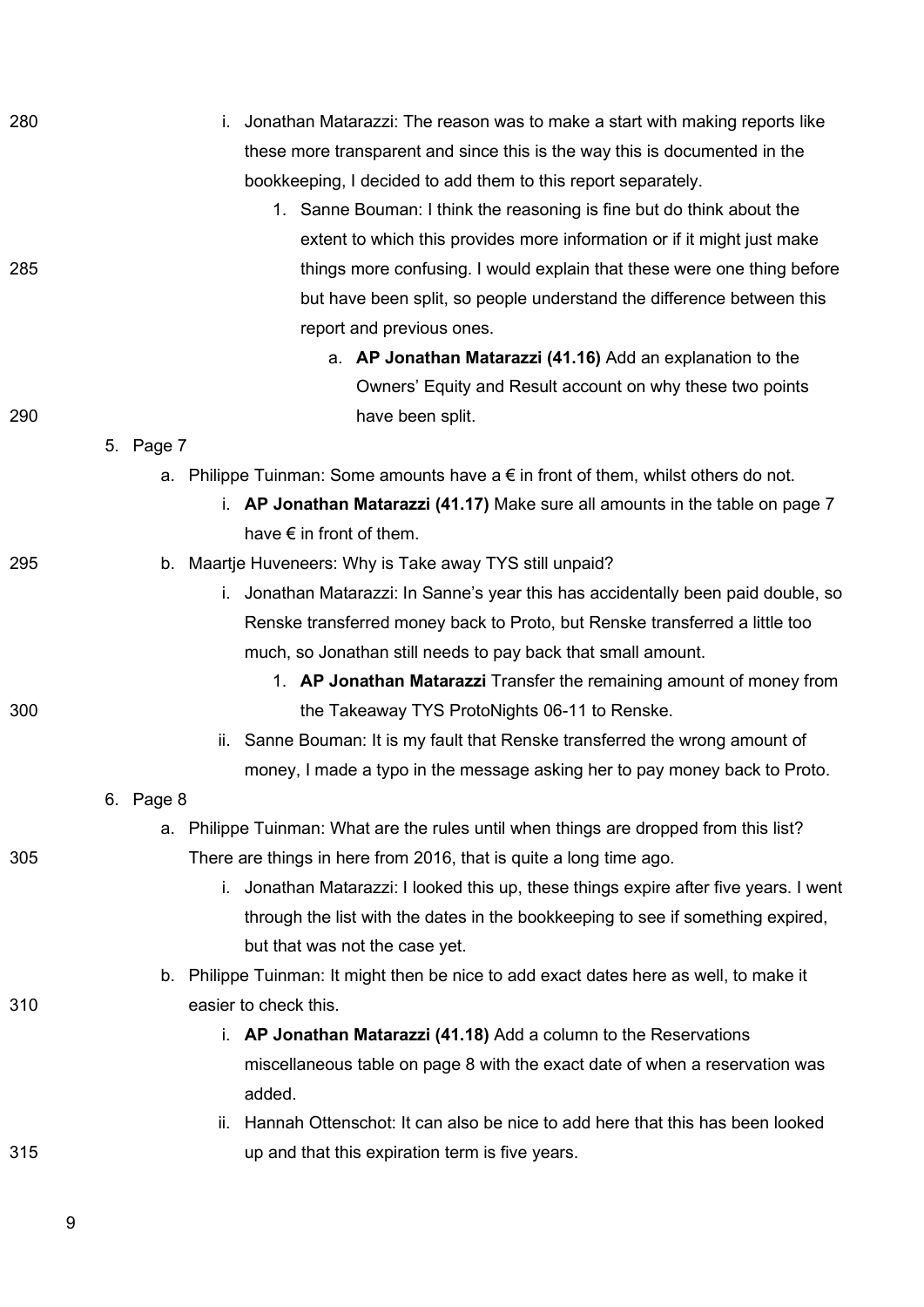|     | 1. AP Jonathan Matarazzi (41.19) Add an explanation on the expiration                            |
|-----|--------------------------------------------------------------------------------------------------|
|     | term of Reservations miscellaneous.                                                              |
|     | 7. Page 9                                                                                        |
|     | a. Philippe Tuinman: At OmNomCom beer fridge, this is quite a non-round number. Why              |
| 320 | is that?                                                                                         |
|     | Jonathan Matarazzi: I am not sure; I cannot say anything about that from the<br>i.               |
|     | top of my head.                                                                                  |
|     | ii. Sanne Bouman: There was a plan to check how much these appliances cost on                    |
|     | a yearly basis and how long they should last. These numbers are then divided.                    |
| 325 | For the beer fridge it was something like 3 years, if you have a nice and round                  |
|     | number and divide that by 3 you get a weird number every year.                                   |
|     | b. Maartje Huveneers: What is the difference between random and other upkeep?                    |
|     | Jonathan Matarazzi: The OmNomCom random and HYTTIOAOAc other<br>i.                               |
|     | upkeep are probably meant. The main difference is that one is for the                            |
| 330 | OmNomCom and the other for the Have You Tried hardware. It is quite                              |
|     | confusing that the names are similar, but they mean different things.                            |
|     | 1. Hannah Ottenschot: Maybe you can also change the OmNomCom                                     |
|     | random to Other Upkeep, this sounds nicer as well.                                               |
|     | 2. Maxim de Leeuw: In my year this was asked, in Sanne's year this was                           |
| 335 | asked, it might be nice to add more explanation to make sure that                                |
|     | people understand. We sometimes use miscellaneous, that could be                                 |
|     | applicable.                                                                                      |
|     | a. AP Jonathan Matarazzi (41.20) Change 'OmNomCom Random'                                        |
|     | to 'OmNomCom Miscellaneous' and 'HYTTIOAOAc Other                                                |
| 340 | Upkeep' to 'HYTTIOAOAC Miscellaneous' in the Reservations                                        |
|     | hardware table.                                                                                  |
|     | 8. Page 10                                                                                       |
|     | a. Philippe Tuinman: How is that the committee expenses are over €500 more than was<br>budgeted? |
| 345 | i. Jonathan Matarazzi: We sat down with the board to check our expenses and                      |
|     | checked if money could or should be given another purpose. Expenses such as                      |
|     | coffee, food et cetera are simply not being made this year. This is why we                       |
|     | made a plan to give committees more money where it will probably be used                         |
|     | instead of sitting idle.                                                                         |
| 350 | ii. Philippe Tuinman: Is this also the reason why Expenses Miscellaneous has a                   |
|     | positive forecast?                                                                               |
|     |                                                                                                  |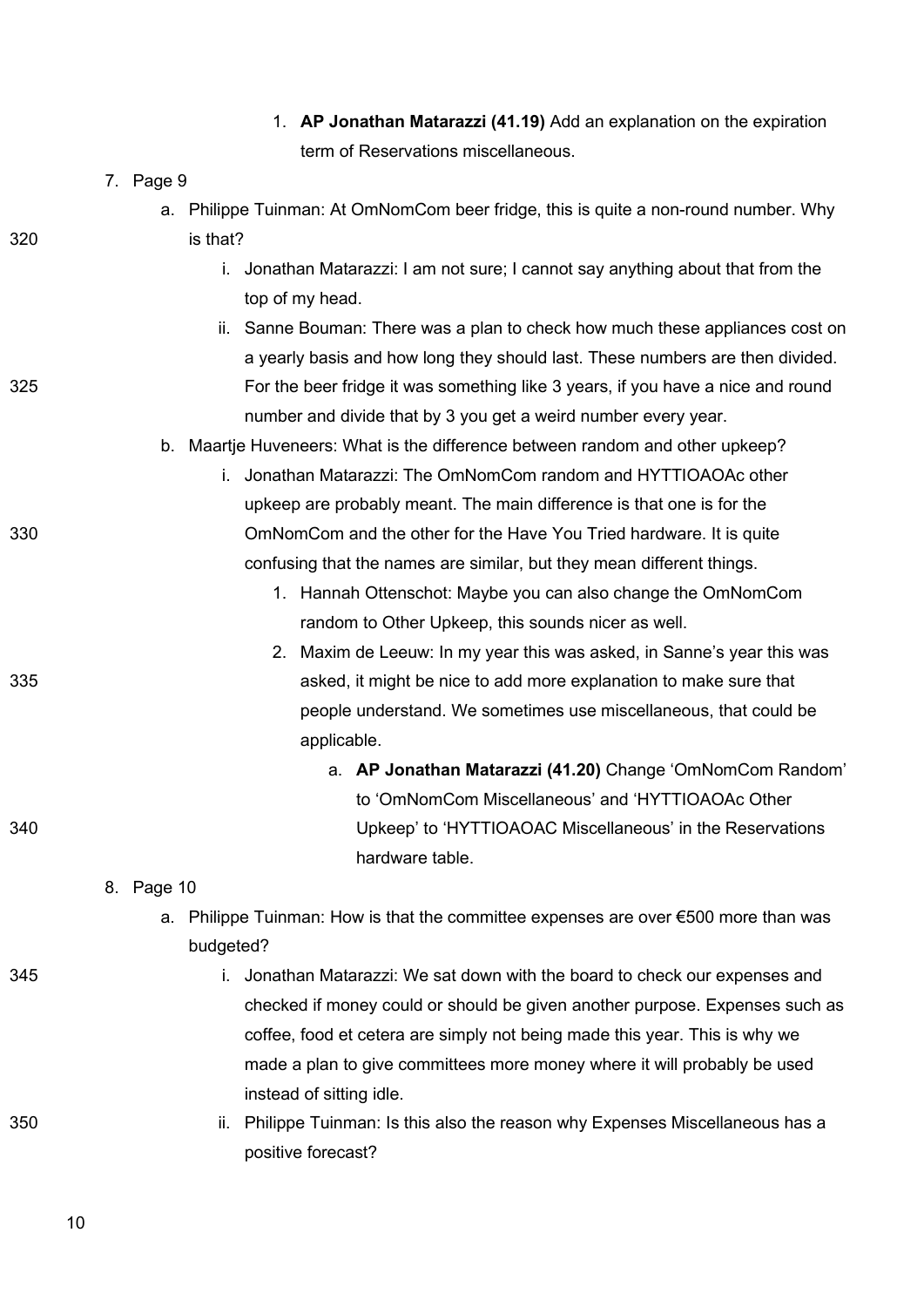|     |    | 1. Jonathan Matarazzi: This is a different story; this is an error in the            |
|-----|----|--------------------------------------------------------------------------------------|
|     |    | bookkeeping. The amount in our bank account did not match the                        |
|     |    | amount in our bank account according to the bookkeeping, there was a                 |
| 355 |    | difference of $67,25$ . This has been fixed at the beginning of this year,           |
|     |    | but that is why 'profit' was made.                                                   |
|     |    | b. Sanne Bouman: At the Expenses Miscellaneous, the amount is not the same as the    |
|     |    | amount in the table at the end. Something has gone wrong there.                      |
|     |    | i. AP Jonathan Matarazzi (41.21) Look into why Expenses Miscellaneous on             |
| 360 |    | page 10 and at the end have different forecasts.                                     |
|     | C. | Hannah Ottenschot: Maybe add something about the fact that you fixed Expenses        |
|     |    | Miscellaneous here.                                                                  |
|     |    | i. AP Jonathan Matarazzi (41.22) Add a bit of explanation about fixing the           |
|     |    | bookkeeping to the paragraph regarding Expenses Miscellaneous.                       |
| 365 |    | d. Philippe Tuinman: The point for Unforeseen Expenses has been budgeted at half of  |
|     |    | the original amount. Why do you expect this to become lower?                         |
|     |    | i. Jonathan Matarazzi: Because I do not expect that it is possible to come to this   |
|     |    | amount in the rest of the year with how things have gone so far.                     |
|     |    | ii. Philippe Tuinman: This point is called unforeseen for a reason, so you cannot    |
| 370 |    | really make predictions about this. I would keep it at the original amount of 2k.    |
|     |    | Maxim de Leeuw: The thing is, I get your point Philippe, but you scale your<br>iii.  |
|     |    | predictions with time. This point is weird anyway since it is not really an existing |
|     |    | account in the bookkeeping. So, if you have an unforeseen of 1k and you come         |
|     |    | above this, 2k is still budgeted. At this point you are only changing what you       |
| 375 |    | expect is the maximum amount that can still be spent on these unforeseen             |
|     |    | expenses.                                                                            |
|     |    | iv. Hannah Ottenschot: I do not understand this.                                     |
|     |    | v. Maxim de Leeuw: With unforeseen, you keep money apart in case something           |
|     |    | goes wrong. At the beginning of the year, 2k is budgeted for this. However, in       |
| 380 |    | the bookkeeping, you do not add any money to this account. This money is in          |
|     |    | your liquidity. So, the money is there, but we do not see any chance of it           |
|     |    | happening that the money will be spent.                                              |
|     |    | vi. Sanne Bouman: I can understand both sides, but in this case since the forecast   |
|     |    | takes less expenses into account for some points and more expenses for               |
| 385 |    | others, I do not find it weird that this also happens for the unforeseen point. I    |
|     |    | would have kept it at 2k but using the forecast like this is also very               |
|     |    | understandable.                                                                      |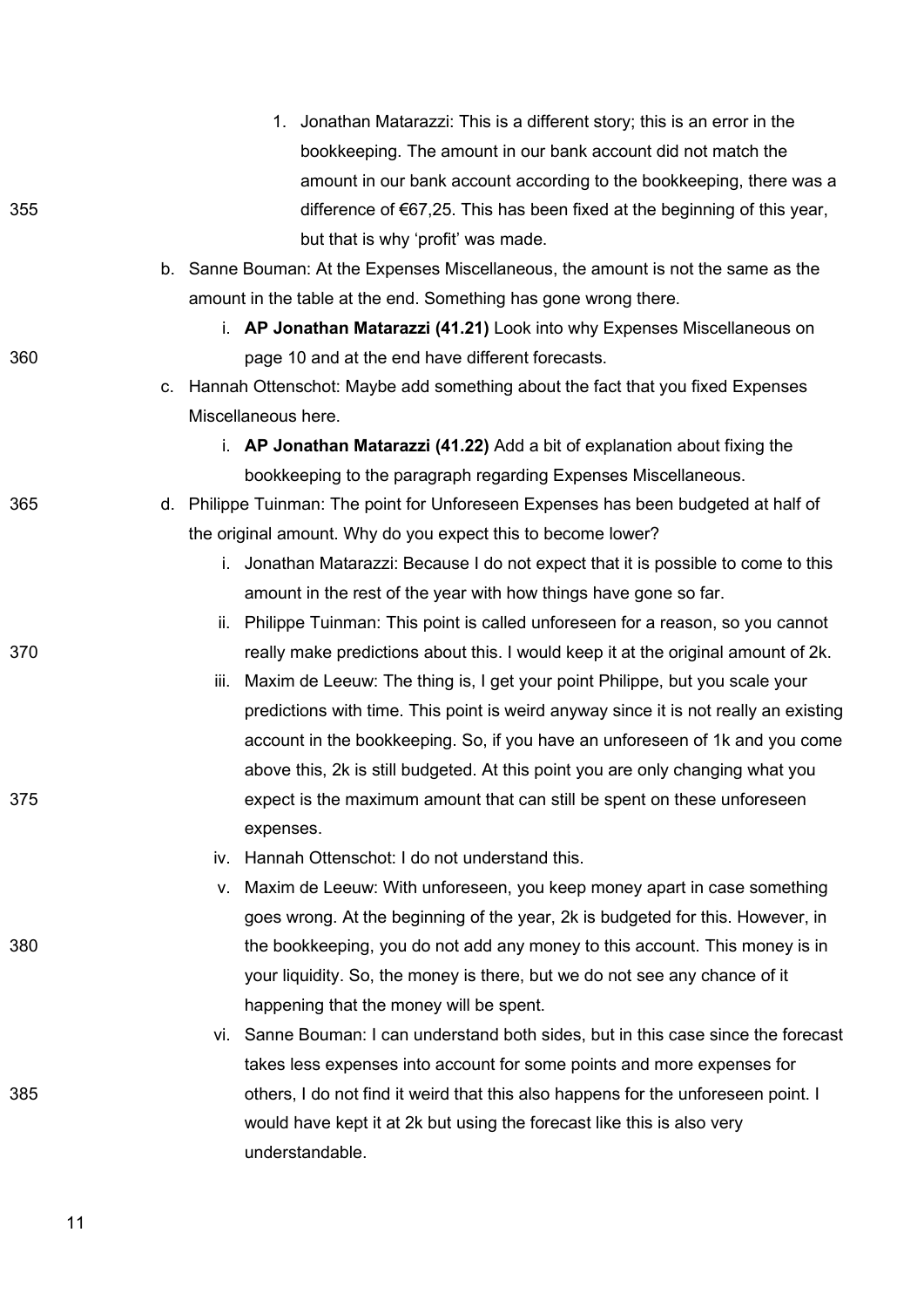|     |            | vii. Sebastiaan van Loon: I would like to add that the chances of wrecking a Bata                                               |
|-----|------------|---------------------------------------------------------------------------------------------------------------------------------|
|     |            | bus are significantly smaller this year than they would be during a normal year,                                                |
| 390 |            | hahaha.                                                                                                                         |
|     | 9. Page 11 |                                                                                                                                 |
|     |            | a. Peter van der Burgt: It is important to actually send out the sponsoring invoices as fast                                    |
|     |            | as possible. Especially if there are deals there, you do not want to wait with this.                                            |
|     |            | i. Sebastiaan van Loon: Yes, I need to be more on top of that now that I see this                                               |
| 395 |            | number.                                                                                                                         |
|     |            | 1. AP Sebastiaan van Loon (41.23) Send invoices to sponsors.                                                                    |
|     |            | b. Peter van der Burgt: I have another thing called "sad donation noises". Can Jonathan                                         |
|     |            | send me a Tikkie of €5 since I am not a primary member anymore and am only paying                                               |
|     |            | €5?                                                                                                                             |
| 400 |            | i. Hannah Ottenschot: I would like to respond to the Donation point. Are there                                                  |
|     |            | plans to expand this?                                                                                                           |
|     |            | ii. Jesse Visser: An alumni email was sent out with at the bottom a 'hey, become                                                |
|     |            | a donor' message. I am also planning on sending out another one of those                                                        |
|     |            | emails later this year.                                                                                                         |
| 405 |            | c. Sanne Bouman: There was a point made about sponsoring and the response was 'l                                                |
|     |            | need to be more on top of that', that makes me wonder why this has not been done so                                             |
|     |            | far? Did this delay come from Sebastiaan, from Jonathan, from both, from the                                                    |
|     |            | companies?                                                                                                                      |
|     |            | i. Sebastiaan van Loon: I have three reasons. One: There are not a lot of invoices                                              |
| 410 |            | to be sent out, not a lot of events have been held and the bigger sponsoring                                                    |
|     |            | amounts are still being discussed. Two: I was not aware of the fact that I had to                                               |
|     |            | communicate with Jonathan about this, that was just a miscommunication                                                          |
|     |            | between us. It has been discussed before this GMM and some invoices have                                                        |
|     |            | been sent out recently. Three: This point disappeared to the background since I                                                 |
| 415 |            | was busy with other things at the start of the year, and it disappeared in the                                                  |
|     |            | background during the lockdown.                                                                                                 |
|     |            | Sanne Bouman: I would not write 'quite some deals have been made' then.<br>ii.                                                  |
|     |            | Sebastiaan van Loon: The deals have been made; they just have not been<br>iii.                                                  |
|     |            | finalised yet.                                                                                                                  |
| 420 |            | iv. Sanne Bouman: Perhaps add this to the report as well.                                                                       |
|     |            | 1. AP Jonathan Matarazzi (41.24) Add more explanation to the<br>Sponsoring paragraph on why no invoices have been sent out yet. |
|     |            |                                                                                                                                 |
|     | d.         | Philippe Tuinman: The 0% is aligned on the left, on the next page it is aligned to the<br>right which is easier to read.        |
|     |            |                                                                                                                                 |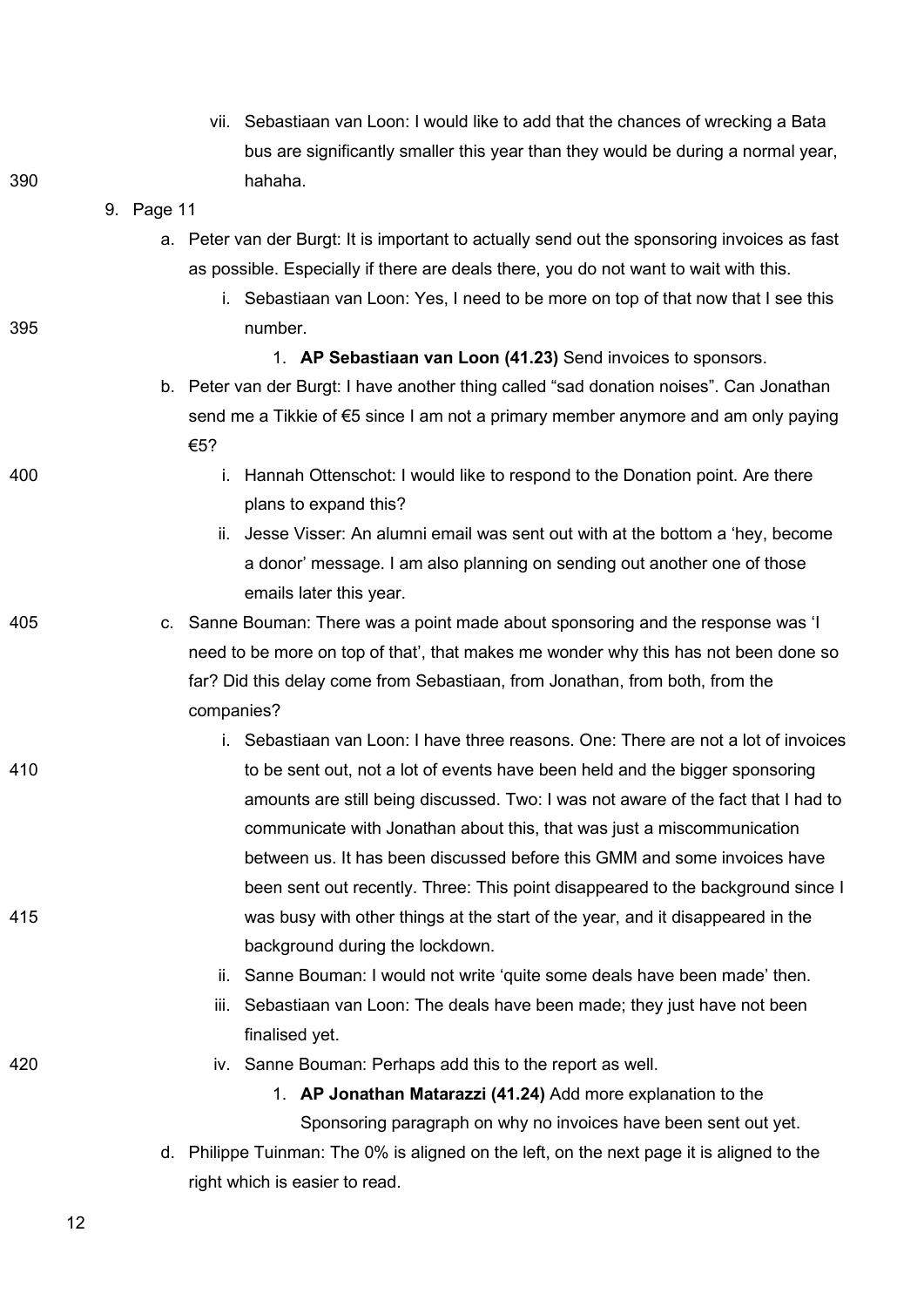| 425 | i. AP Jonathan Matarazzi (41.25) Align the '-%' on the right side of the %                  |
|-----|---------------------------------------------------------------------------------------------|
|     | column in the Income table on page 11.                                                      |
|     | e. Hannah Ottenschot: At the bottom of the table, it says a total of 27.19%, where does     |
|     | this come from?                                                                             |
|     | i. Jonathan Matarazzi: This comes from the total amounts.                                   |
| 430 | 10. Page 12                                                                                 |
|     | a. Sanne Bouman: At the start you explain Proto is closed and that no normal                |
|     | circumstances will be expected to return before the end of our years. However, money        |
|     | is also kept aside for activities that you hope to organise at the end of the year. I would |
|     | mention this here as well, that there is still a chance costs will have to be made and      |
| 435 | that that it why some money is left in various accounts.                                    |
|     | i. AP Jonathan Matarazzi (41.26) Add more explanation on why some money is                  |
|     | left in certain accounts despite it being forecast that Proto will not be back to           |
|     | normal before the end of the year                                                           |
|     | b. Philippe Tuinman: In account 3020 things are said about new couches and new              |
| 440 | screens for the Protopolis, I hope this will also be done. I had another question           |
|     | regarding account 3070 Representation. What has the money been spent on exactly?            |
|     | i. Jonathan Matarazzi: From the top of my head, it was spent on the graduation              |
|     | roses, Christmas cards (these turned out more expensive than usual due to                   |
|     | stamps)                                                                                     |
| 445 | 1. Philippe Tuinman: But I saw that about €36 was spent on stamps, what                     |
|     | did you spend the rest of the money on?                                                     |
|     | 2. Imke Verschuren: Those were only my stamps, the others bought                            |
|     | stamps as well.                                                                             |
|     | 3. Jonathan Matarazzi: You probably saw this amount in Expenses – To                        |
| 450 | Be Paid, those are simply the stamps that have not been reimbursed                          |
|     | yet.                                                                                        |
|     | 4. Philippe Tuinman: Is this then already included in this amount of                        |
|     | €278.91?                                                                                    |
|     | Jonathan Matarazzi: Yes. I would have to check the bookkeeping for the<br>5.                |
| 455 | exact details on what everything was spent on if you would still like to                    |
|     | know more about that. I will clarify this point with that information.                      |
|     | a. AP Jonathan Matarazzi (41.27) Add an explanation on which                                |
|     | costs have already been made in the Representation account.                                 |
|     | Hannah Ottenschot: Huge amounts from the forecast have disappeared, for example<br>c.       |
| 460 | the constitution drink. What has happened to this money?                                    |
|     |                                                                                             |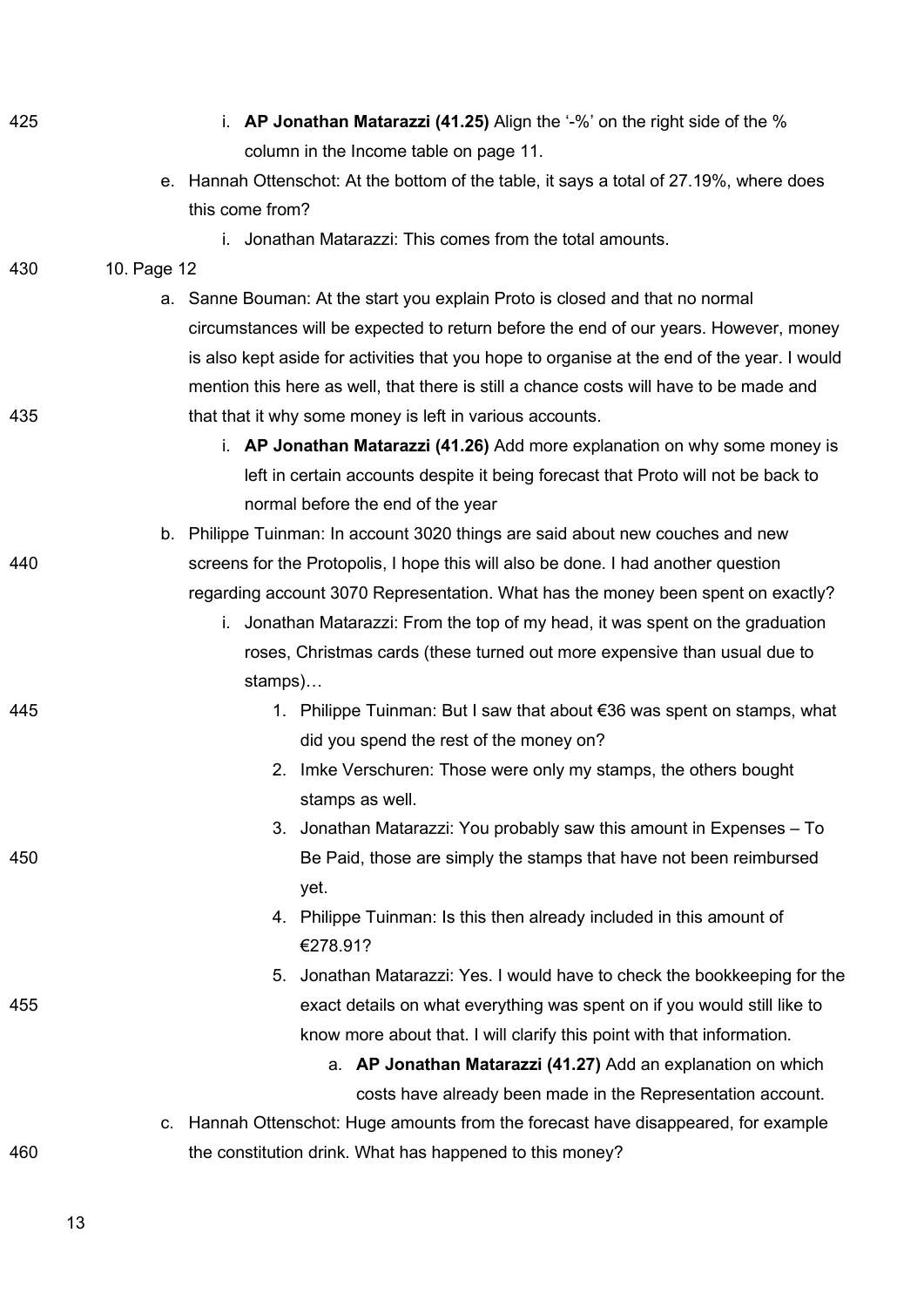- i. Philippe Tuinman: I would like to add to this, with certain things money is moved around – for example the Protopolis. I assume that some moving has taken place here. In the total amounts the difference between the totals and the forecasts is over €3000. So where does this money go?
- 465 ii. Jonathan Matarazzi: The constitution drink money was divided over several things, which should be in the description. Apart from that the moving was not done from specific accounts to other specific accounts, but more globally. We looked at what we expected to spend for the rest of the year for example the Protopolis and then we looked at what we expected committees to spend the 470 **rest of the year and whether they could do something cool with extra money.** 
	- 1. Hannah Ottenschot: So, it is more like, we expect to spend less money in general at this point in the year on certain things. I would like to know exactly how much money is involved and where it goes.
- a. Sanne Bouman: I think that providing some clarity in this would 475 indeed be nice to add. Whether to change this in the semiannual report I do not know, but this would be very nice to add to the annual financial report.
	- b. Hannah Ottenschot: I agree with Sanne. I do think that such an oversight for the next treasurer would also be very nice.
- 480 c. Philippe Tuinman: Even a piece of text would also work I think, to just highlight some of the big players such as the constitution drink and Lustrum committee.
	- d. Jesse Visser: You could also make a bar chart with the original forecast and what happened to it.
- 485 e. Philippe Tuinman: As long as it is clear to any random person who might want to read it.
	- f. **AP Jonathan Matarazzi (41.28)** Make clear how the money of the constitution drink has been redistributed.
- d. Sanne Bouman: I expect that in a financial report you reflect on the budget that was 490 made at the start of the year. Usually, these changes are not mentioned in an annual financial report. If you structure your annual report as usual, you will see that the budgeted amount was €600 for example and the actual amount spent was €900. It is important here to add that context of money that was moved between various accounts.
- 
- 495 i. Jonathan Matarazzi: This all sounds like a good thing to discuss with the Audit committee.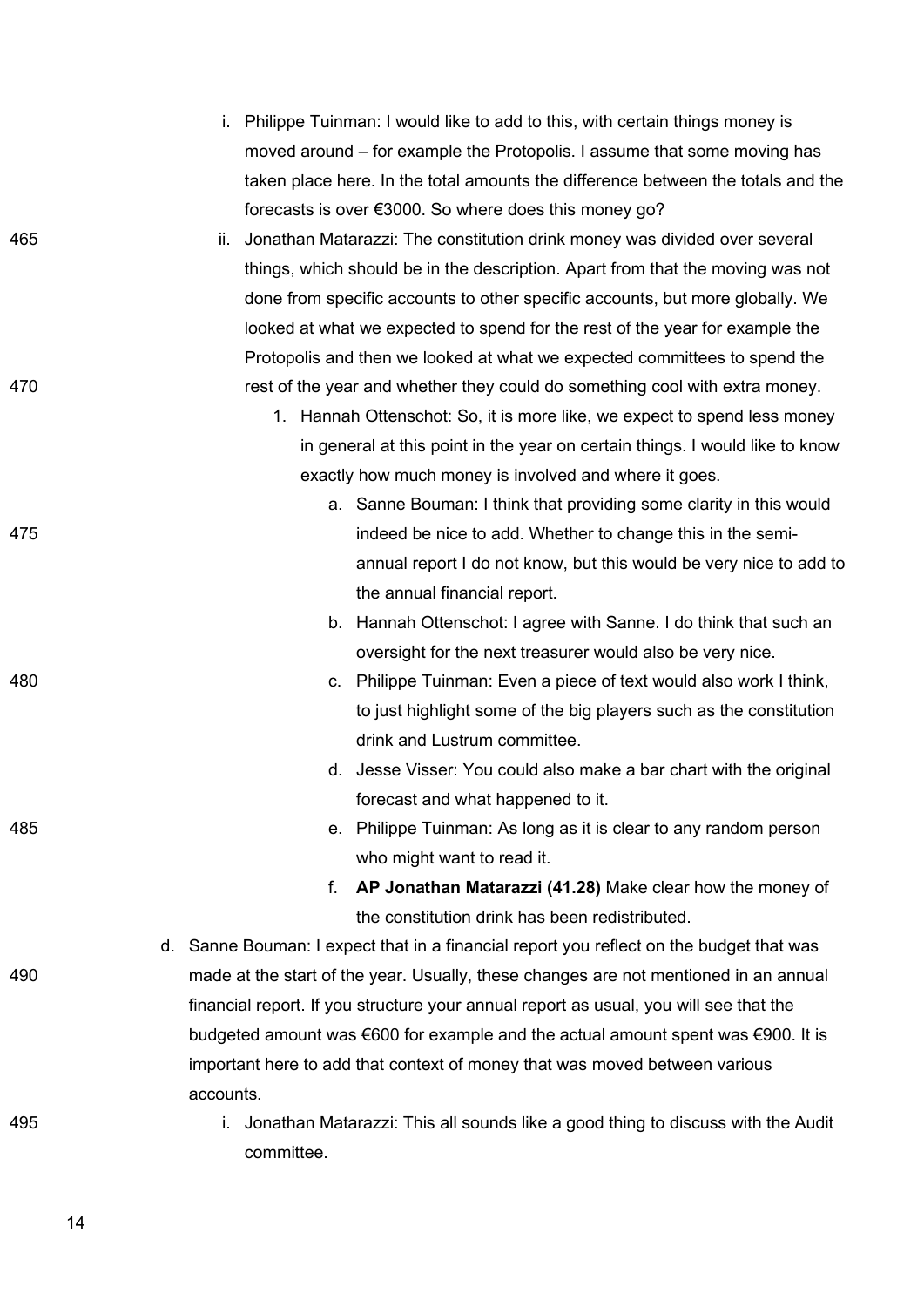|     | 1. AP Jonathan Matarazzi (41.29) Think about how to add an                                 |
|-----|--------------------------------------------------------------------------------------------|
|     | informational graphic and accompanying text with where money was                           |
|     | removed and where money was added throughout the book year to the                          |
| 500 | annual report together with the Audit committee.                                           |
|     | 11. Page 13                                                                                |
|     | Peter van der Burgt: Point 3020, I am very happy with the new RFID units. Also, I am<br>а. |
|     | curious to see the new green couches. For 3050, it might be nice to start reserving        |
|     | money for a printer for once Proto opens again.                                            |
| 505 | i. Jonathan Matarazzi: I have a very nice story about this. We were allowed back           |
|     | in the Protopolis and started working on the printer. There is nothing wrong with          |
|     | the printer, it works just fine. The only issue now is connecting it to the network,       |
|     | apart from that it is fine.                                                                |
|     | ii. Maxim de Leeuw: It might be nice to mention this in the explanation for this           |
| 510 | point then.                                                                                |
|     | 1. AP Jonathan Matarazzi (41.30) Add an explanation on why no                              |
|     | reservation will be made for a new printer.                                                |
|     | 12. Page 14                                                                                |
|     | a. Philippe Tuinman: Regarding board clothing, why was this paid by invoice?               |
| 515 | i. Jonathan Matarazzi: That happened because Kayser wanted the suits to be                 |
|     | paid that way. The amount is still so high because I have not sent an invoice to           |
|     | the board yet due to forgetfulness from my side.                                           |
|     | ii. Sanne Bouman: At the Good Idea Budget, there is some secrecy regarding                 |
|     | what the money will be spent on. Are we not allowed to know what the activity              |
| 520 | is?                                                                                        |
|     | Imke Verschuren: We do not know whether or not we are allowed to share the<br>Ш.           |
|     | details of the activity with you, but we did not want to take the risk to add it and       |
|     | have it turn out that the activity was in fact a secret.                                   |
|     | iv. Peter van der Burgt: Regarding Activities by the Board, what might help here is        |
| 525 | to make a priority list of what needs to be organised first. Also take into account        |
|     | the recent brainstorm for this.                                                            |
|     | Maartje Huveneers: There was €2000 budgeted for the Active Member Activity. Are<br>b.      |
|     | there plans for this already, since it is quite a lot of money?                            |
|     | i. Philippe Tuinman: Together with the €2000 from your [Hannah Ottenschot's]               |
| 530 | year, right?                                                                               |
|     | ii. Sanne Bouman: No, that is about $€700$ .                                               |
|     | Jonathan Matarazzi: It is indeed a lot of money, there are no specific plans yet.<br>iii.  |
|     | The plans will be more than a simple card.                                                 |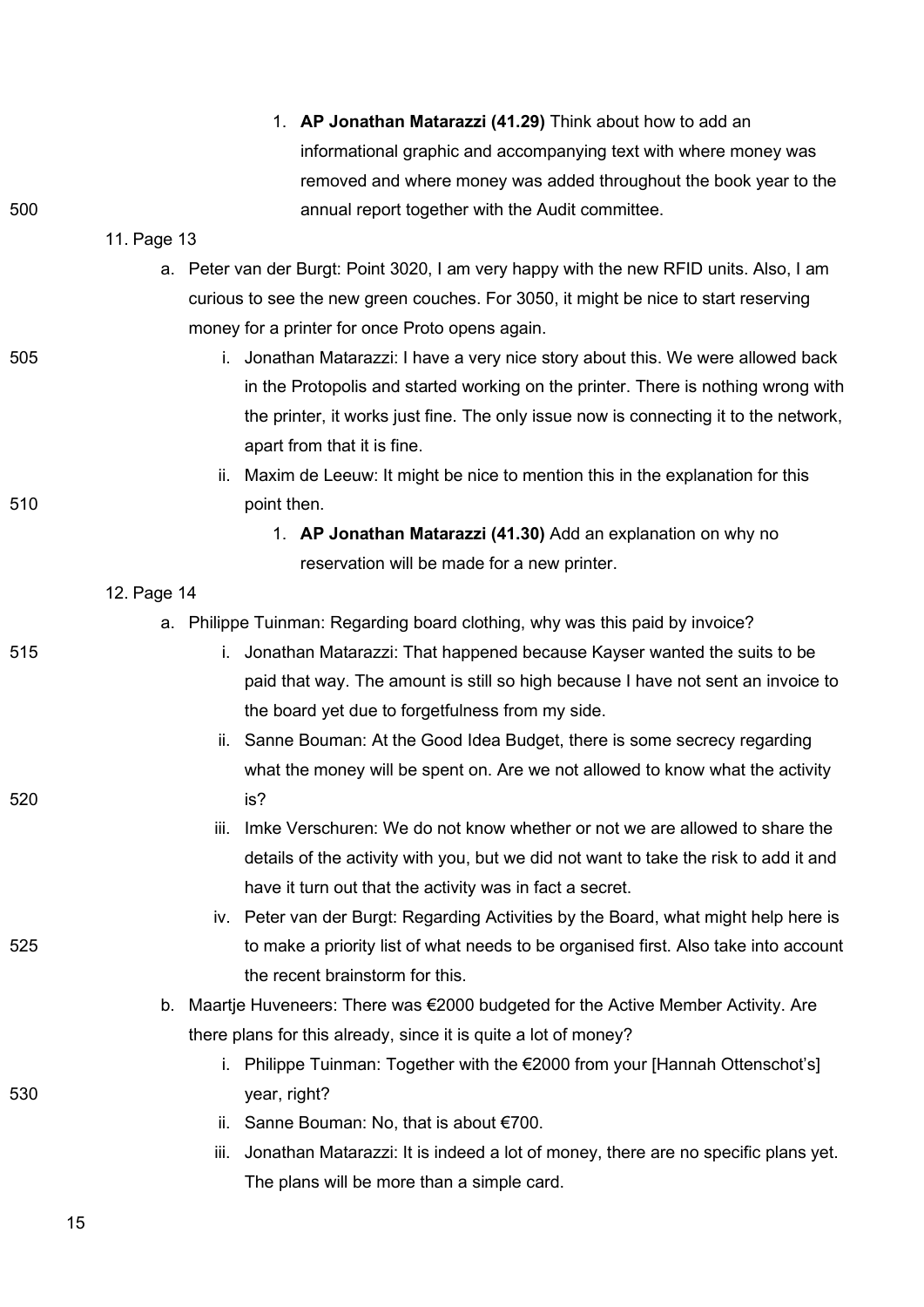|     |             | iv. Imke Verschuren: There are some rough plans, but this has not been worked               |
|-----|-------------|---------------------------------------------------------------------------------------------|
| 535 |             | out yet. There is also currently a running action point to look into what we will           |
|     |             | do if there cannot be a physical Active Member Activity.                                    |
|     |             | v. Hannah Ottenschot: But you do expect to spend this amount?                               |
|     | Vİ.         | Imke Verschuren: That is what we are basing all of our plans on, so yes.                    |
|     | Vİİ.        | Hannah Ottenschot: Speaking of fun activities, are there plans for the board                |
| 540 |             | weekend already?                                                                            |
|     | viii.       | Imke Verschuren: There is a date.                                                           |
|     |             | ix. Sebastiaan van Loon: There is no specific plan yet.                                     |
|     | х.          | Hannah Ottenschot: I would start with planning things, especially booking a                 |
|     |             | location.                                                                                   |
| 545 | XI.         | Imke Verschuren: This has already been done a long time ago, the date was                   |
|     |             | simply moved.                                                                               |
|     | 13. Page 15 |                                                                                             |
|     |             | a. Peter van der Burgt: It is a great idea that some money from the constitution drink is   |
|     |             | being put towards a drink for drafters. I can imagine this was a hard decision to make.     |
| 550 |             | i. Jonathan Matarazzi: It is a shame, but we did not expect this to happen                  |
|     |             | anymore.                                                                                    |
|     | 14. Page 16 |                                                                                             |
|     |             | a. Philippe Tuinman: Extra forecast means that committees get extra budget due to the       |
|     |             | moving around of money, correct?                                                            |
| 555 |             | i. Jonathan Matarazzi: Yes.                                                                 |
|     |             | ii. Philippe Tuinman: Then explain this more elaborately at the start of this               |
|     |             | subchapter, since committees are the main concern of a lot of members. This                 |
|     |             | would be a good place to add the information about the money that is moved                  |
|     |             | that was discussed earlier during this GMM.                                                 |
| 560 |             | b. Peter van der Burgt: This is about the pLAN. Considering the fact that most activities   |
|     |             | need to be online, you could consider allowing the pLAN to go over budget.                  |
|     |             | i. Jonathan Matarazzi: This can be looked at together with the pLAN.                        |
|     |             | 1. AP Jonathan Matarazzi (41.31) Look at possibilities to give the pLAN                     |
|     |             | more budget.                                                                                |
| 565 |             | c. Peter van der Burgt: The DIYCie will still need money for making prototypes, or is there |
|     |             | a reservation for this?                                                                     |
|     |             | i. Jonathan Matarazzi: Costs will be made, but no costs for materials have been             |
|     |             | declared yet.                                                                               |
|     |             | d. Hannah Ottenschot: For the TipCie, €200 is now forecast. However, in the text, the       |
| 570 |             | €400 from page 15 is mentioned. This confused me quite a bit.                               |
|     | 16          |                                                                                             |
|     |             |                                                                                             |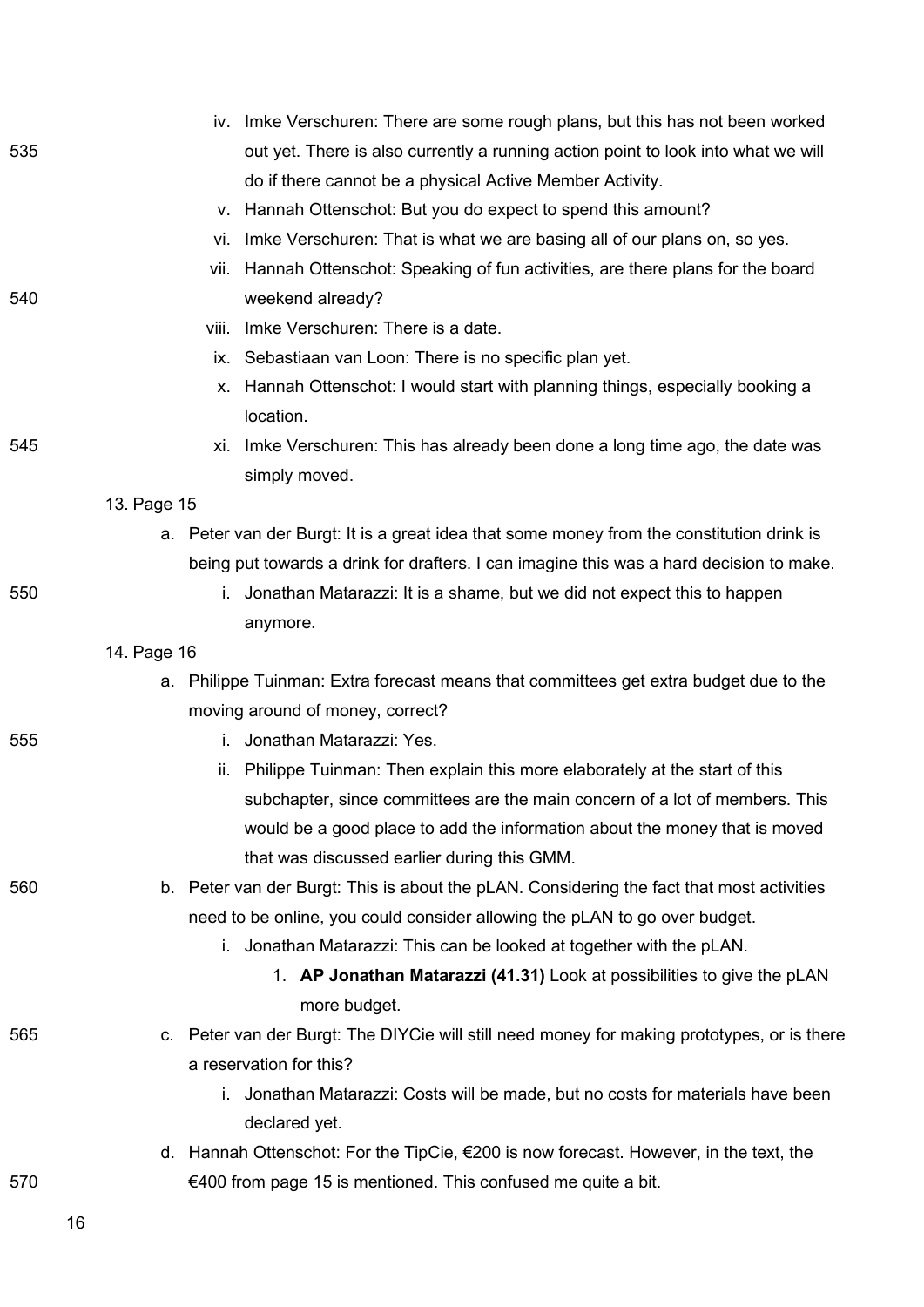|     | i. Jonathan Matarazzi: You have found a mistake; I simply did not press update          |
|-----|-----------------------------------------------------------------------------------------|
|     | on the table before uploading the document. [Happy Hannah noises]                       |
|     | 1. AP Jonathan Matarazzi (41.32) Fix the committee table with the fully                 |
|     | updated version.                                                                        |
| 575 | e. [Philippe Tuinman raises his hand]                                                   |
|     | 1. Imke Verschuren: Is this about the unaligned percentages?                            |
|     | a. AP Jonathan Matarazzi (41.33) Fix the aligning of the -%'s in the                    |
|     | Expenses Committee table.                                                               |
|     | ii. Philippe Tuinman: Yes, but you have mentioned that now. I do have one more          |
| 580 | thing. Shall we stop calling the D-I-Y-Cie the Die-cie? We might be projecting          |
|     | death on the committee now.                                                             |
|     | Philippe Tuinman: For the FishCie, €50 is budgeted. There is now -€0,60, how does<br>f. |
|     | that work?                                                                              |
|     | i. Jonathan Matarazzi: When the Protopolis was open, some members made                  |
| 585 | donations to the FishCie. Furthermore, the FishCie has not declared any of the          |
|     | food yet, hence the profit.                                                             |
|     | ii. Philippe Tuinman: My second thing for the Almanac, that is also because €350        |
|     | of income has been generated?                                                           |
|     | iii. Jonathan Matarazzi: Yes. The expenses will come later.                             |
| 590 | iv. Sanne Bouman: For the Kick-In there is an amount that was already paid, have        |
|     | you been in contact with Benno Pals?                                                    |
|     | v. Jonathan Matarazzi: Yes.                                                             |
|     | vi. Sanne Bouman: Cool, that is what I wanted to know.                                  |
|     | 15. Page 17                                                                             |
| 595 | a. Philippe Tuinman: Regarding the ACE, it was not completely clear why the Integration |
|     | Week activity money was taken from ACE budget instead of the Integration Week           |
|     | budget.                                                                                 |
|     | i. Imke Verschuren: This is because the Integration Week does not have any              |
|     | budget. All budgets came from the study or the committee and since the week             |
| 600 | had to be cancelled the ACE decided to organise the activity separately at a            |
|     | later date and use their own money instead of money from the study for a week           |
|     | which did not happen.                                                                   |
|     | b. Maartje Huveneers: Regarding camp, in the semi-annual report it says that there is a |
|     | plan for a possible dual camp. Will the budget of this camp be moved to that one?       |
| 605 | i. Jonathan Matarazzi: Camp has no budget since all income comes from the               |
|     | university and the participants. It has been discussed with Alma; she found a           |
|     | dual camp a great idea.                                                                 |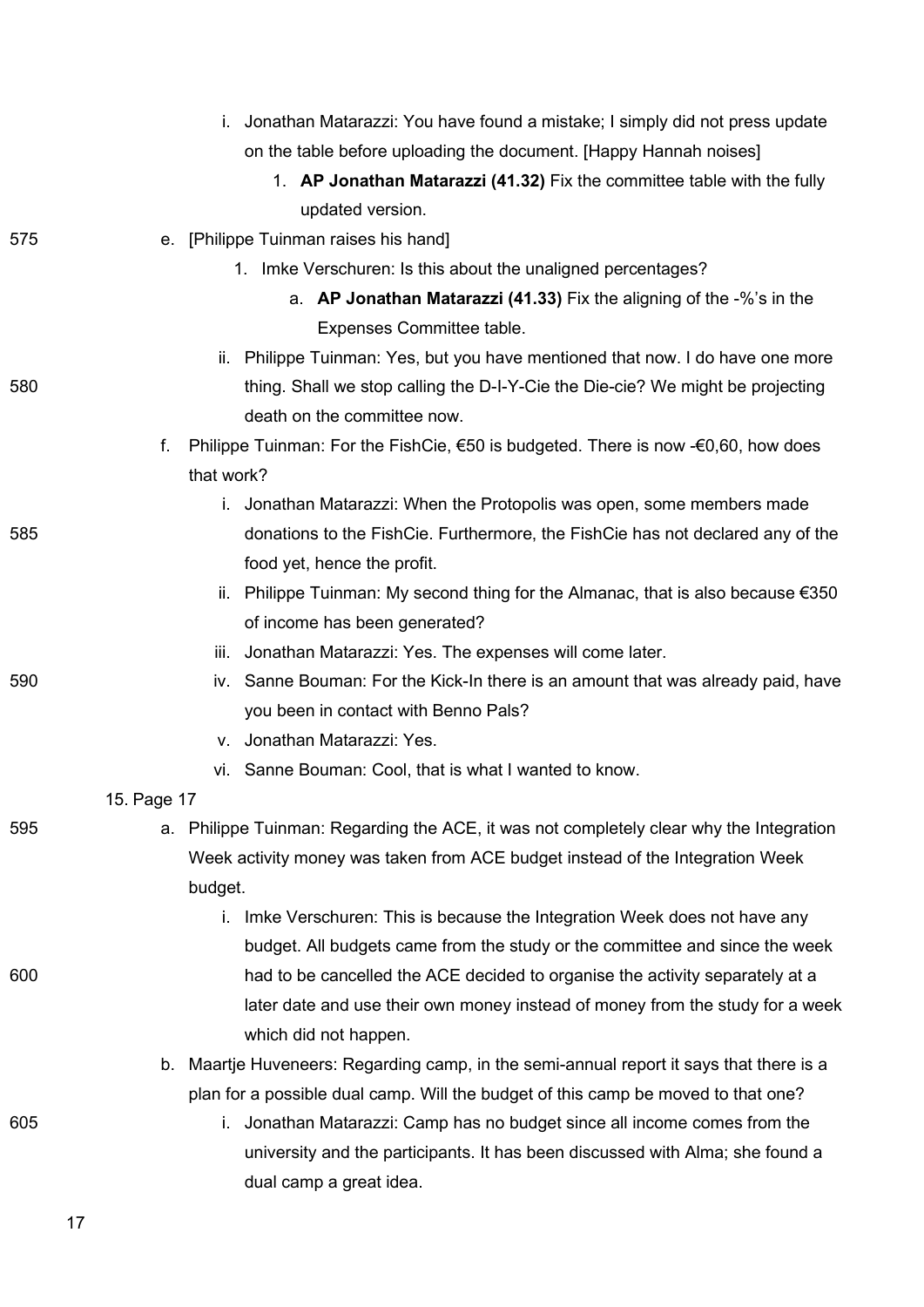|     | ii. Philippe Tuinman: But this money for camp is not from Alma, right?                       |
|-----|----------------------------------------------------------------------------------------------|
|     | Sebastiaan van Loon: But Alma does have money to spend, but the money for<br>iii.            |
| 610 | camp does not come from her budget.                                                          |
|     | iv. Maxim de Leeuw: Alma definitely has money to spend, a lot more than we all               |
|     | think, but she needs to sign this off with her boss. I would look into asking                |
|     | Benno Pals if more money can be made available for the camp of next year                     |
|     | with the entire faculty since no money was spent this year anyway and the                    |
| 615 | University needs to spend the money to avoid paying taxes for it.                            |
|     | v. AP Sebastiaan van Loon (41.34) Contact the EEMCS Kick-In responsibles to                  |
|     | see if they are interested in contacting Benno Pals to see if more money can be              |
|     | made available for the camps of 2021/2022 than is usually the case.                          |
|     | c. Maartje Huveneers: There is no header for the EmergenCie, this is missing.                |
| 620 | i. Imke Verschuren: This is indeed missing. I can tell you a little bit about it now.        |
|     | The ERO straps have been ordered and have arrived. The money has also                        |
|     | been declared, but €0,46 more was spent than was budgeted so this is why a                   |
|     | loss of forty-six cents was made here.                                                       |
|     | 1. AP Imke Verschuren (41.35) Write an explanation piece for the                             |
| 625 | EmergenCie.                                                                                  |
|     | d. Philippe Tuinman: Is this from the EmergenCie budget because the EmergenCie does          |
|     | not have budget for committee clothing?                                                      |
|     | i. Imke Verschuren: Yes, at the start of the year budget was requested for new               |
|     | ERO straps and this request was accepted.                                                    |
| 630 | e. Maxim de Leeuw: I think the EmergenCie header was also missing in the budget plan         |
|     | of Board 10.0, so you might want to look at the copy-pasting of old reports.                 |
|     | Some discussion ensues about whether or not the header was in the budget                     |
|     | plan of Board 10.0.                                                                          |
|     | ii. Sanne Bouman: It probably is not here because it was not in my report, since             |
| 635 | the EmergenCie did not have any budget and no money was spent.                               |
|     | Maartje Huveneers: Regarding the First Year Committee, in the text it says that budget<br>f. |
|     | was used but in the table no budget has been used.                                           |
|     | Imke Verschuren: No declaration has yet been sent for this.<br>i.                            |
|     | ii. Jonathan Matarazzi: It has been declared, and I am pretty sure this was also             |
| 640 | changed in the tables, but this also got lost since I did not update the table               |
|     | similar to the TipCie earlier.                                                               |
|     | Sanne Bouman: Gala will receive €500 extra making the budget €1400. I was<br>g.              |
|     | wondering, where does all this money go? Is it simply that expensive?                        |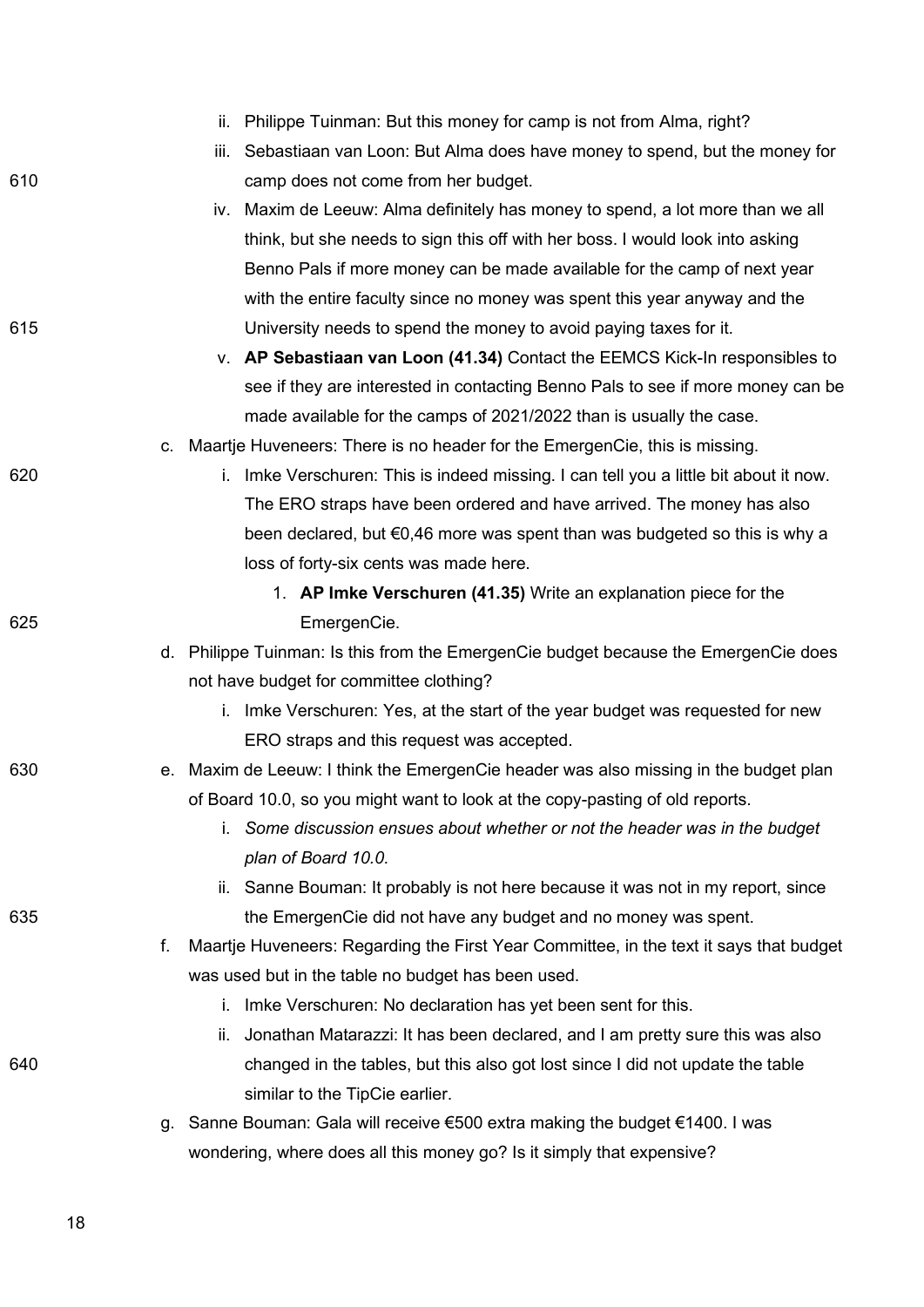|     | i. Imke Verschuren: This mostly goes towards a location that is quite expensive. It     |
|-----|-----------------------------------------------------------------------------------------|
| 645 | goes towards transport, one bus from the city and one from the campus, it goes          |
|     | towards food since good food is expensive and it goes towards drinks which is           |
|     | also quite expensive. This adds up really quickly.                                      |
|     | h. Hannah Ottenschot: Next to that, the current budget plan does not take this extra    |
|     | money into account, so the ticket price is also quite high.                             |
| 650 | i. Imke Verschuren: Indeed, once this document is approved, the ticket price will       |
|     | drop €10,-.                                                                             |
|     | 16. Page 18                                                                             |
|     | a. Philippe Tuinman: At header 4330, the SportCie, the aligning is wrong.               |
|     | i. Jonathan Matarazzi: Yes, I just noticed, I am deeply ashamed.                        |
| 655 | 1. AP Jonathan Matarazzi (41.36) Fix the alignment of header 4330,                      |
|     | SportCie.                                                                               |
|     | b. Maartje Huveneers: This is about the Almanac and the Lustrum. I am a financial noob. |
|     | Why does Lustrum have money budgeted, whilst the Almanac does not? I get that it        |
|     | can come from reservations, but why is this not also the case for the Lustrum           |
| 660 | committee?                                                                              |
|     | i. Jonathan Matarazzi: For the Almanac a part comes from the reservation and            |
|     | another part comes from sponsoring. The plan was for the Almanac to break               |
|     | even with these two sources of income and their expenses. For Lustrum, this             |
|     | was not the case.                                                                       |
| 665 | ii. Sanne Bouman: I think Maartje's question is more why the Lustrum committee          |
|     | already made a budget at the beginning of the year whilst the Almanac did not,          |
|     | so why no reservation money went towards the Lustrum committee. Either way,             |
|     | the question was answered.                                                              |
|     | c. Maartje Huveneers: The Protography also does not have a header.                      |
| 670 | i. Everyone clamours to say that the Protography does not have any budget.              |
|     | Hannah Ottenschot: I would still add it for completion.<br>ii.                          |
|     | 1. Jonathan Matarazzi: Yes, if I also mention them in the table they should             |
|     | be mentioned here.                                                                      |
|     | a. AP Jonathan Matarazzi (41.37) Add a text piece for the                               |
| 675 | Protography.                                                                            |
|     | d. Hannah Ottenschot: Also, something to consider, the text pieces are not in the same  |
|     | order as they are in the table.                                                         |
|     | i. AP Jonathan Matarazzi (41.38) Look into making sure the order of the                 |
|     | committees in the table and the textual explanations is the same.                       |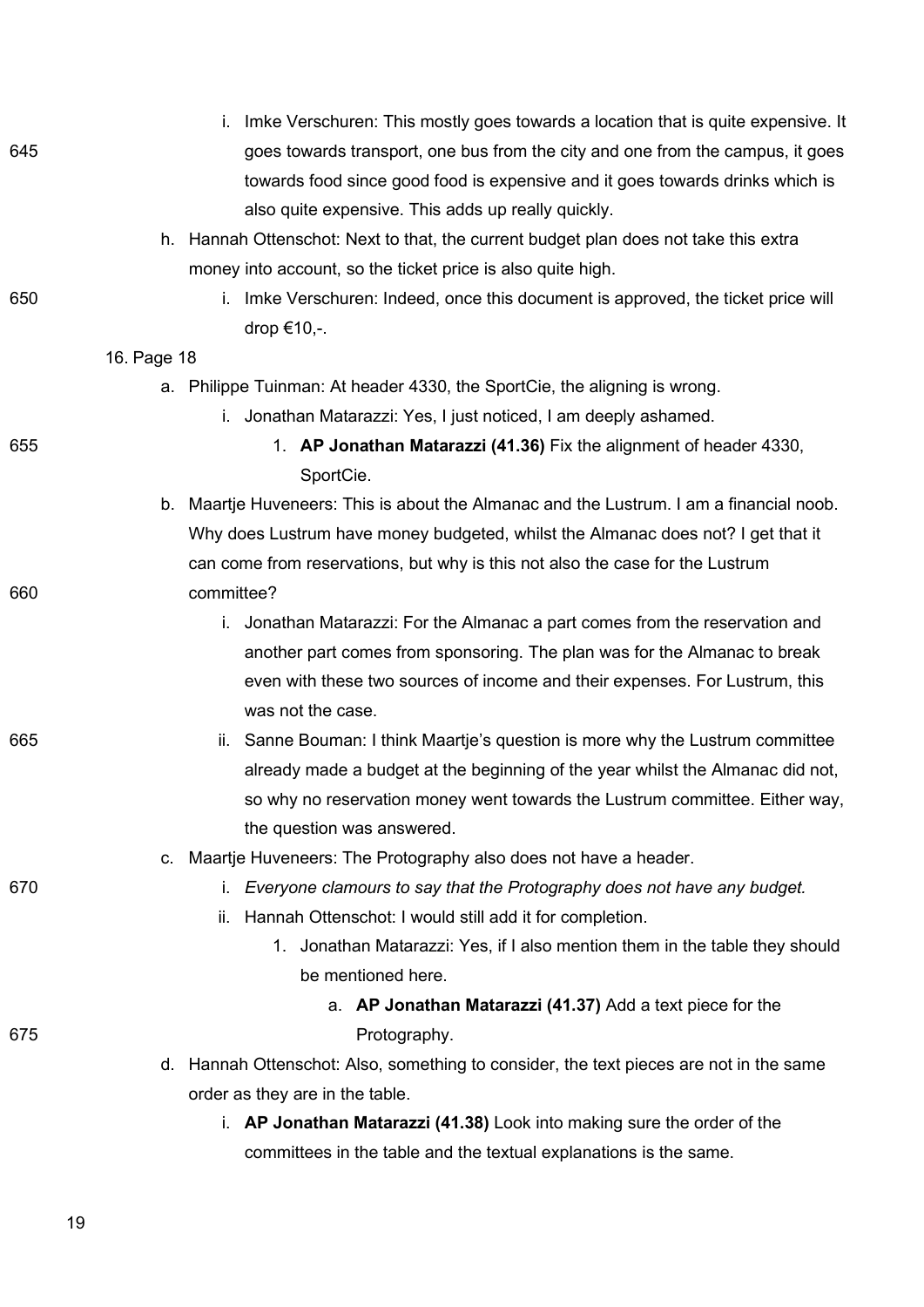| 680 |             | e. Hannah Ottenschot: For the Handyman, right now it is doable to lasercut things at         |
|-----|-------------|----------------------------------------------------------------------------------------------|
|     |             | Alfred's. Why is there not more speed in the whole glowsign thing?                           |
|     |             | i. Imke Verschuren: This is because people are procrastinating working on this               |
|     |             | project a little bit. The prototype that was mentioned in the semi-annual report             |
|     |             | has been made, but the sizes were wrong again. Since then, people have been                  |
| 685 |             | too busy to make a new version. Tomorrow there is another meeting about this,                |
|     |             | so hopefully we will know more by then.                                                      |
|     | ii.         | Philippe Tuinman: Well, people have signed up for this, right? But not paid?                 |
|     | iii.        | Imke Verschuren: Yes, there was a sign-up, so nothing has been paid yet.                     |
|     |             | iv. Philippe Tuinman: Because then you already have an activity that is slowed               |
| 690 |             | down quite a lot, and you can let the committee know that there is some priority             |
|     |             | in this as well.                                                                             |
|     |             | v. Hannah Ottenschot: I agree.                                                               |
|     |             | vi. AP Imke Verschuren (41.39) Kick the Handyman Committee for the glow sign                 |
|     |             | packages.                                                                                    |
| 695 | 17. Page 19 |                                                                                              |
|     |             | a. Hannah Ottenschot: I find it quite sad to read that there is not the expectation that new |
|     |             | members will be found for the InteracCie. There is a committee market tomorrow and           |
|     |             | for all you know new members will apply. I find it a little sad to already say that the      |
|     |             | whole committee will not receive any budget anymore.                                         |
| 700 |             | i. Imke Verschuren: As far as we can see, there are no master students signed                |
|     |             | up for the event right now.                                                                  |
|     |             | ii. Hannah Ottenschot: I generally find it sad that this is not being picked up.             |
|     |             | iii. Jesse Visser: For the semi-annual report I said that we do not expect to set up         |
|     |             | a committee successfully this far into the year, so repurposing the money                    |
| 705 |             | elsewhere to organise fun activities with other committees that are also for                 |
|     |             | master students seemed like a logical option. For some reason the D&D night                  |
|     |             | attracted a lot of master students, which was nice.                                          |
|     |             | iv. Hannah Ottenschot: Then poke these people to see if they are interested in               |
|     |             | joining the InteracCie.                                                                      |
| 710 |             | v. AP Jesse Visser (41.40) Take a more active approach in finding new members                |
|     |             | for the InteracCie.                                                                          |
|     |             | b. Philippe Tuinman: This could have been done at the beginning, but I would like to         |
|     |             | know from Louis and Martijn to what extent they knew about the repurposing of the            |
|     |             | money. And, to what extent will it be discussed with committees what they will do with       |
| 715 |             | extra budget? And has it been discussed with committees how they will use the budget         |
|     |             |                                                                                              |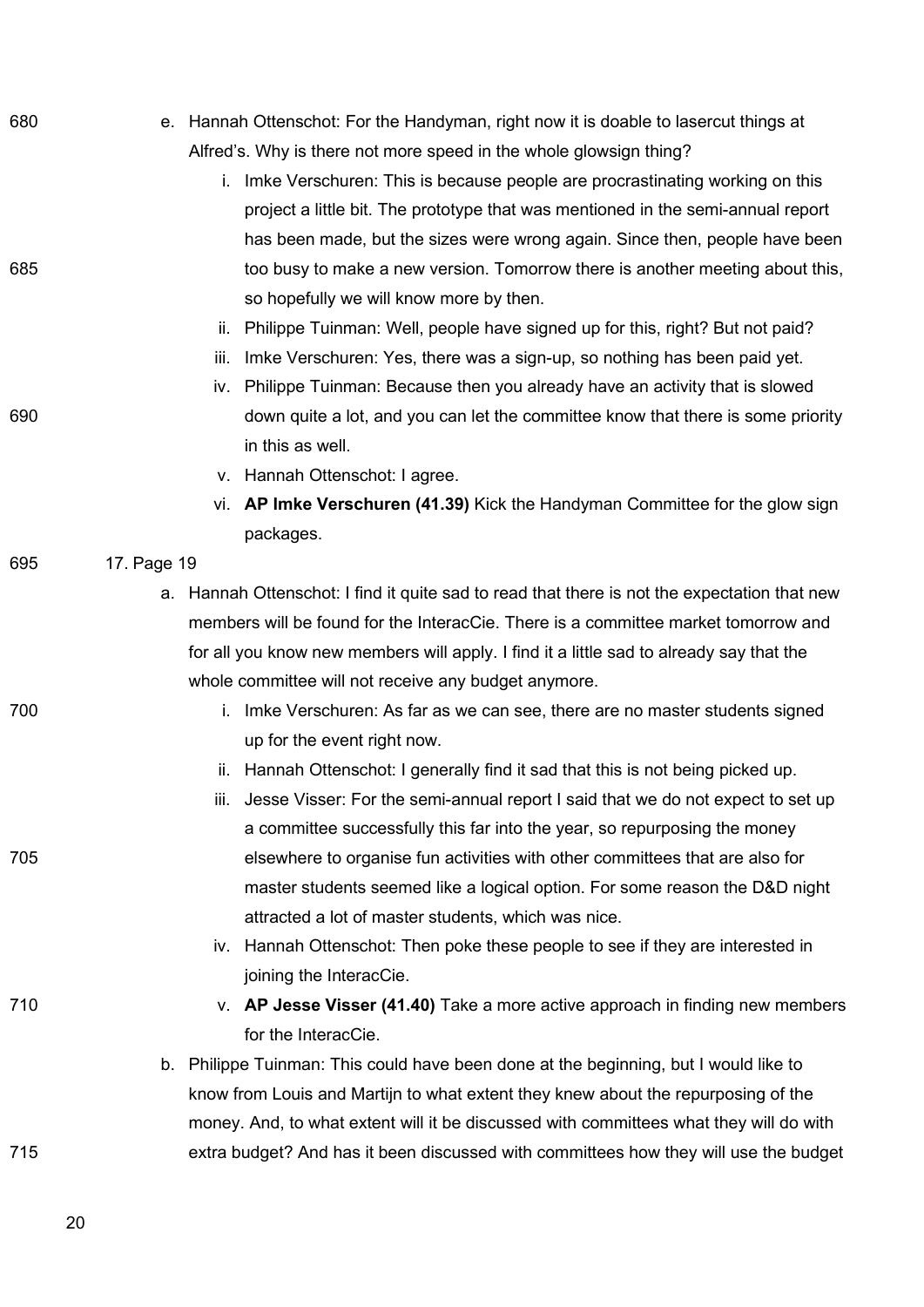|     |       | they still have left? Question one, has it been discussed with committees whether or |
|-----|-------|--------------------------------------------------------------------------------------|
|     |       | not they feel like they could use extra money?                                       |
|     |       | i. Imke Verschuren: This has been done with the committees for which we found        |
|     |       | it relevant, but the committees where we did not deem this to be the case this       |
| 720 |       | has not been discussed.                                                              |
|     |       | ii. Louis van Maurik: I am in the SportCie and we have enough budget left            |
|     |       | throughout the year, so we do not need extra budget. The online activities we        |
|     |       | can do are limited anyway.                                                           |
|     |       | iii. Philippe Tuinman: But has it been discussed that budget will be taken away?     |
| 725 |       | iv. Louis van Maurik: No, but we already knew that money would be left over since    |
|     |       | the Bata is not happening in its normal form.                                        |
|     |       | v. Jonathan Matarazzi: Regardless, I should have discussed this with the             |
|     |       | committees.                                                                          |
|     |       | vi. Philippe Tuinman: This is not only for you, but for everyone. I understand that  |
| 730 |       | this is something that gets buried somewhere, but I think it is very bad that        |
|     |       | committees can only hear about this at a GMM where it will be discussed              |
|     |       | whether or not the money will be taken away. The money that is taken away is         |
|     |       | their money. My other question was whether or not there is a plan for the            |
|     |       | money that will be left over, budget committees still have left or extra budget a    |
| 735 |       | committee will receive?                                                              |
|     |       | vii. Imke Verschuren: This is very dependent on the committee. For some              |
|     |       | committees it is way clearer what they are going to be doing for the rest of the     |
|     |       | year than for others, and for the committees that kind of know what they can do      |
|     |       | with their budget this has been discussed. For example, the SportCie may not         |
| 740 |       | have a lot of plans yet, but for example the First Year Committee knows that         |
|     |       | they will be able to spend their money by the end of the year through a number       |
|     |       | of activities where they can simply put budget towards lowering the participation    |
|     |       | fee.                                                                                 |
|     | viii. | Hannah Ottenschot: I think that more checking of budget plans should be done.        |
| 745 |       | I do not get the idea that this has happened a lot, but I [Hannah is the treasurer   |
|     |       | of the Lustrum committee] would not find it weird that I would be contacted to       |
|     |       | discuss the plans for the extra €500 that the Lustrum committee will receive. I      |
|     |       | trust myself, but you should not trust me just like that.                            |
|     |       | 1. AP Jonathan Matarazzi (41.41) Ask committees about their plans with               |
| 750 |       | the extra budget they will receive.                                                  |
|     | C.    | Maxim de Leeuw: What usually happens to the budget plans of committees that are      |
|     |       | even active right now?                                                               |
|     |       |                                                                                      |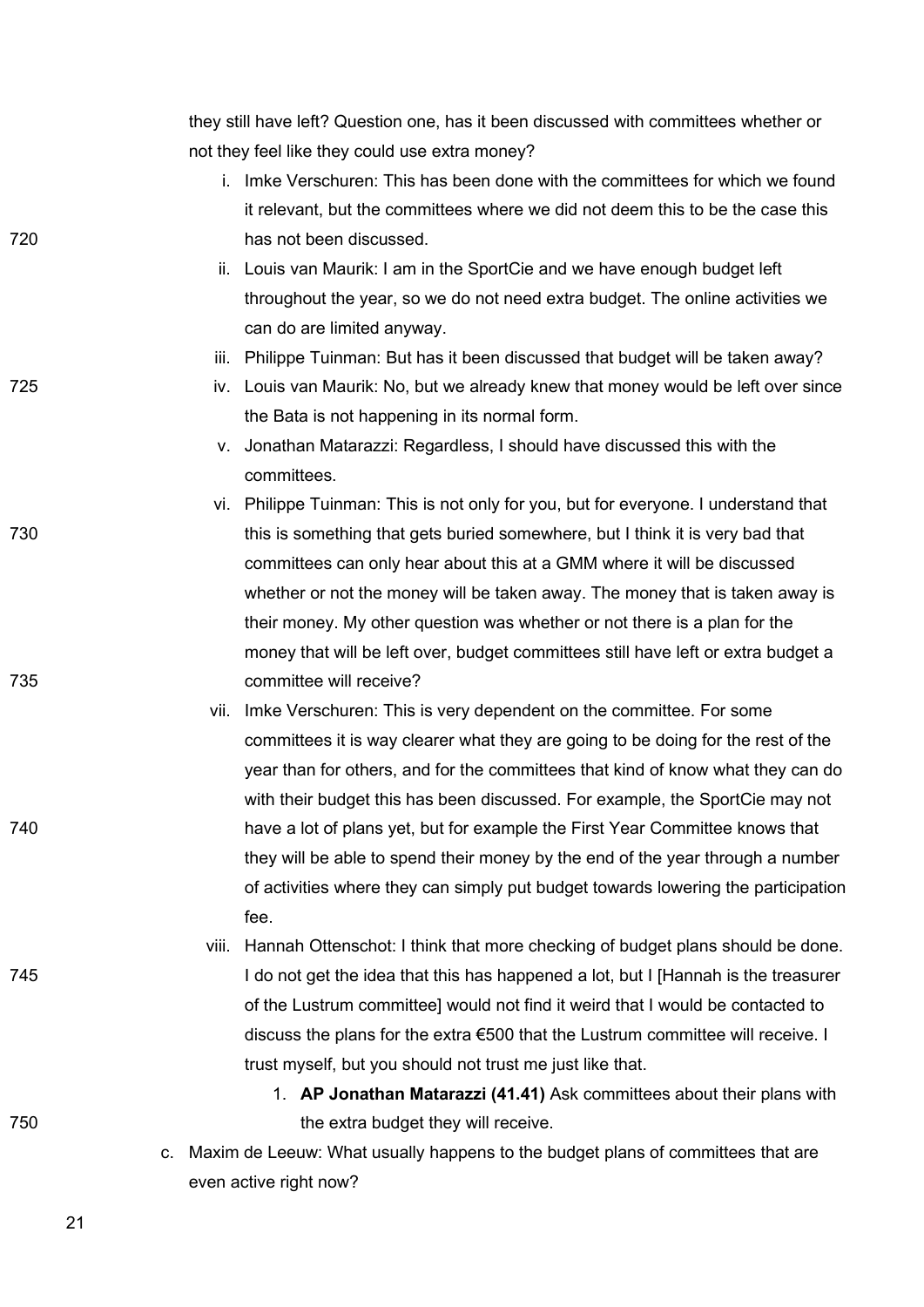- i. Imke Verschuren: These should always be sent to Jonathan when they are done.
- 755 ii. Hannah Ottenschot: Is this actually done Jonathan?
	- iii. Jonathan Matarazzi: Not always. Whenever I do not receive them it is always about small things when I receive the settlement, where a budget plan sent in advance was not really necessary.
- iv. Jesse Visser: At the start of the year, we discussed that the money that 760 committees receive should really be spent. We also agreed to really push this everywhere, to make sure as little money would be left over as possible.
- v. Sanne Bouman: Going forward, think about how you are going to communicate this to your committees. That is not only up to Jonathan, but to you all as a board responsible and to check that committees with big budget plans actually 765 have communication between their treasurer and Jonathan. Make a plan for this and stick to this.
	- 1. **AP Board 10.0 (41.42)** Make a communication plan for having committee treasurers and Jonathan communicate clearly with each other on the plans that are in place for using budget.
- 770 d. Philippe Tuinman: What I usually made my committees do is ask the treasurer how much budget they had left from Proto. Why does a committee such as the TipCie get about €100 extra (which I find a lot to begin with) where the First Year Committee, who have actually proven themselves with a fun Harry Potter activity, does not get any extra budget? It is important that a committee such as the FYC gets a good Proto committee 775 experience since they are the future of the association, where the TipCie can only really use the money to assemble craft beer packages.
	- i. Imke Verschuren: We looked at which committees might still need extra budget and based on what was spent by the FYC so far, we do not expect them to need any extra budget.
- 780 ii. Philippe Tuinman: But extra budget can also be used for bigger activities, right? This is also where my question resurfaces, was it discussed with the committee whether or not they would like extra budget to work with?
	- iii. Sebastiaan van Loon: This was discussed with the TipCie and after a brainstorm a lot of nice ideas were found that money could be spent on.
- 785 iv. Imke Verschuren: Besides this, the First Year Committee has brainstormed for an extensive list of ideas from which they are picking their favourites. None of these require extra budget the committee does not already have. All committee members like these activities as well, so they do not feel the need to look at activities with more budget. The First Year is also of course not the main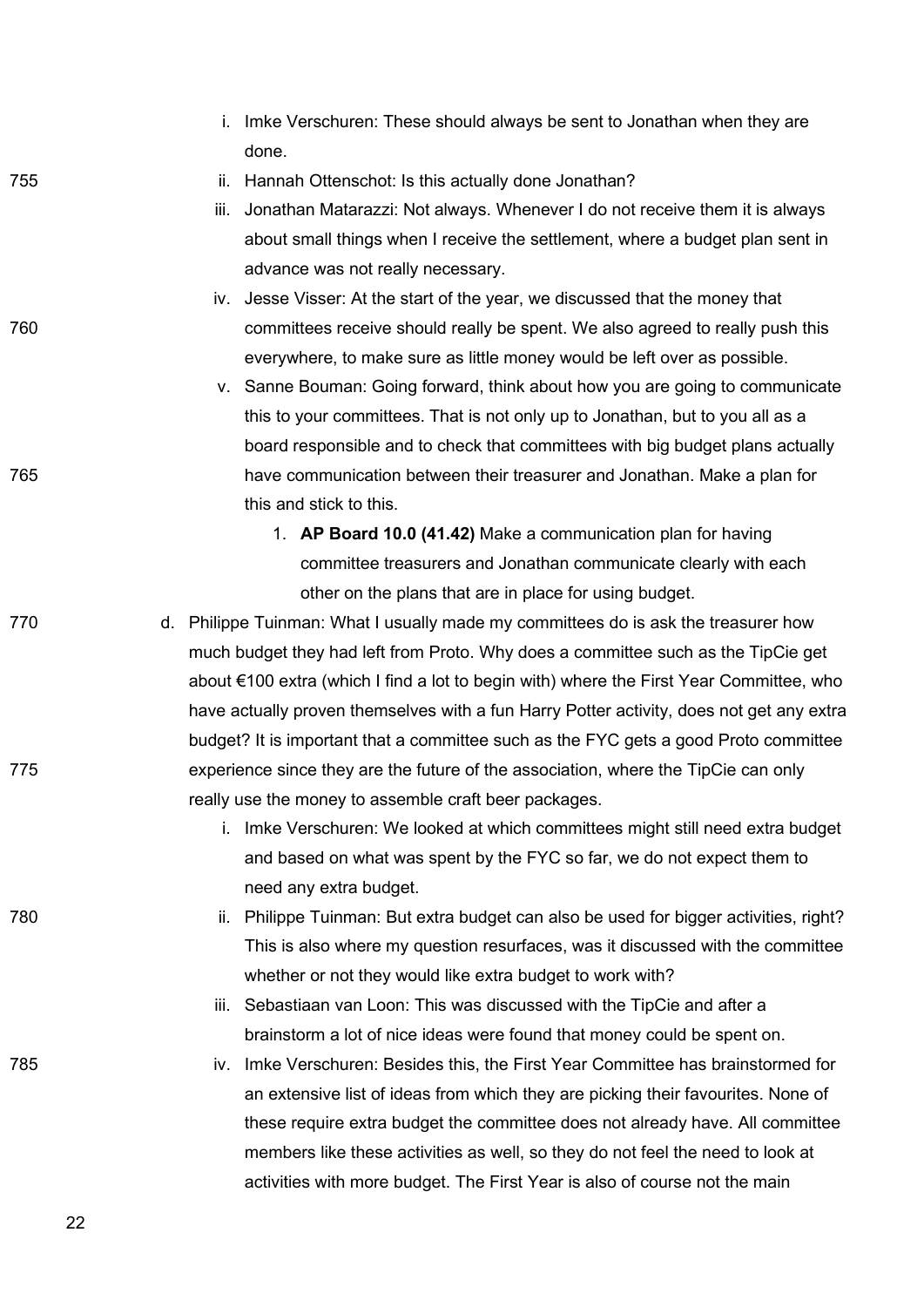| 790 | committee to be organising these bigger events, that is what the ACE is for.                         |
|-----|------------------------------------------------------------------------------------------------------|
|     | This is why the ACE also has more budget than the First Year Committee.                              |
|     | v. Philippe Tuinman: But then there would be the possibility to make an activity                     |
|     | free instead of $\epsilon$ 5. As a board it would be nice to look at the money that is kind          |
|     | of in limbo and see that, if a committee has a nice idea, they can possibly go                       |
| 795 | over their budget.                                                                                   |
|     | vi. AP Board 10.0 (41.43) Look at the possibilities to let committees go over                        |
|     | budget if they have a nice idea.                                                                     |
|     | Maxim de Leeuw: You could technically always go over budget. This year it is a little<br>е.          |
|     | different, but when you show that you can spend more money than budget reflects it is                |
| 800 | all the more reason to up the budget for committees. In the past years a certain level of            |
|     | liquidity has been built up, so this is definitely possible.                                         |
|     | i. Sanne Bouman: I think these are less ideas of 'this should be changed for this                    |
|     | report', but more things that should be taken into account for the rest of the                       |
|     | year.                                                                                                |
| 805 | ii. Hannah Ottenschot: The Lustrum committee received €500 extra, it was                             |
|     | discussed earlier that an additional €300 would be given to fix 'mistakes' from                      |
|     | the Robot wars, is this $\epsilon$ 500 including this money or is the $\epsilon$ 300 on top of that? |
|     | iii. Jonathan Matarazzi: In my eyes these are two separate amounts. The extra                        |
|     | costs for the Build Your Own Robot were set after the extra amounts for the                          |
| 810 | committees were decided upon, but in my opinion, it is much more realistic that                      |
|     | the $\epsilon$ 300 is for this fix and the $\epsilon$ 500 is extra budget.                           |
|     | iv. AP Jonathan Matarazzi (41.44) Mention somewhere in the report that the                           |
|     | Lustrum committee will receive €500 extra budget along with €300 to fix                              |
|     | supplier issues for the Build Your Own Robot activity.                                               |
| 815 | v. Page 20                                                                                           |
|     | Philippe Tuinman: But this table about the reservations is correct, right?<br>1.                     |
|     | a. Jonathan Matarazzi: This one is indeed correct, but the table                                     |
|     | earlier in this document is not because it was not updated. This                                     |
|     | will still be fixed. I will also add some more explanatory text.                                     |
| 820 | Hannah Ottenschot: For the suspense account, what is the plan for fixing<br>2.                       |
|     | this?                                                                                                |
|     | a. Jonathan Matarazzi: This has not been done yet, I will work on                                    |
|     | this. A part of this is some failed payments which will be fine, a                                   |
|     | part is new members where things go wrong and reaching them                                          |
| 825 | might be a struggle, it might be that a part of them is                                              |
|     | unreachable and then this might turn into a small loss.                                              |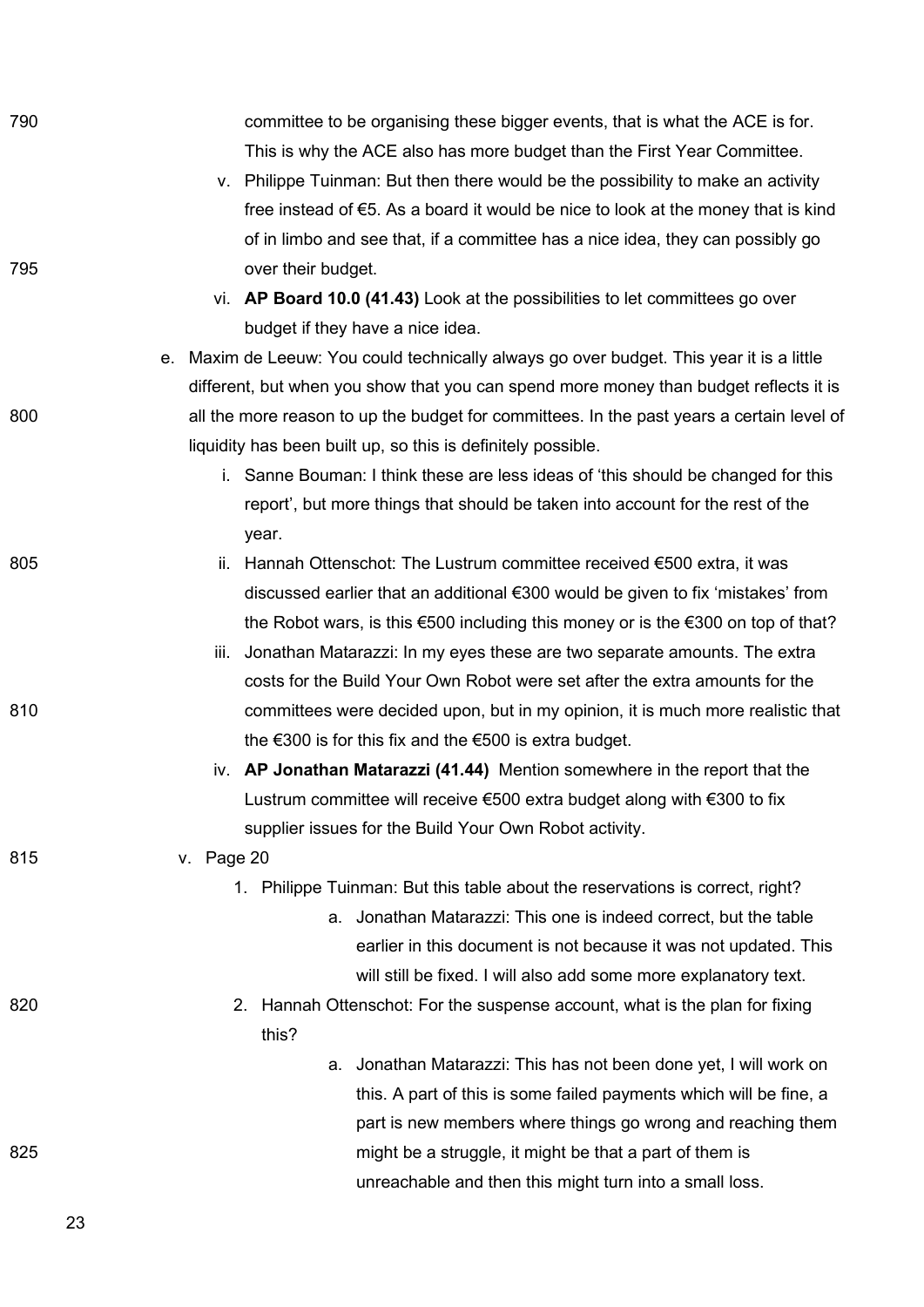- b. **AP Jonathan Matarazzi (41.45)** Look into fixing the suspense account as much as possible.
- 18. *Voting: Approval of Semi-annual Financial Report 2020-2021 on* 18 April 2021

- 830 **a.** Vote passes unanimously.
	- 19. **AP Jonathan Matarazzi (41.46)** Revise the Semi-annual Financial Report 2020-2021 and upload it to the DokuWiki

#### **Any other business**

- 1. Philippe Tuinman: Since Hannah Ottenschot just mentioned the extra €500, I think that if you 835 have an idea for an activity, but your resources are limited (so you are missing a car for example), do not be afraid to spend! Rent a car or rent whatever materials you are missing. It would be a shame if budget is not used because a small amount of extra money is needed to work out the logistics.
- a. *Various means of Proto vehicles are suggested by the GMM (a small list: GO-scooter,*  840 *van, bike, golf cart).*

## **Survey**

- 1. Phillipe Tuinman: We skimmed this in the beginning, but there are two candidate candidate board members among us! I was wondering, did you find it useful to be here and what did you think?
- 845 a. Louis van Maurik: I am glad I was here to experience a Proto GMM, I have been to fraternity GMMs before but those are very different. I thought there would be more complaining, but I found everyone to be quite nice for all the complaints I hear about old and sour board members.
- i. *Some murmurs go around the Zoom about how those board members have*  850 *become less prominent at the GMMs.*
	- b. Martijn van Ooijen: I found it interesting to see and hear it, it was my first ever GMM. I do not know if I have registered everything.
	- 2. Maxim de Leeuw: Something important is waiting, do you know what I can do?
- a. *Maxim de Leeuw explains the very important Proto memory of Frank Lammers' "thing"* 855 *at the end of every GMM.* 
	- b. *Maxim lights a candle, blows it out and tries to relight it with a lighter about five inches from the wick in the candle. The candle does not relight, the GMM laughs.*
- c. *Out of nowhere, Maxim pulls out a candle. The GMM is surprised, where did this candle come from? The candle is lit. Maxim blows out the candle and tries to relight it*  860 *with a lighter about five inches from the wick that he moves up and down vigorously.*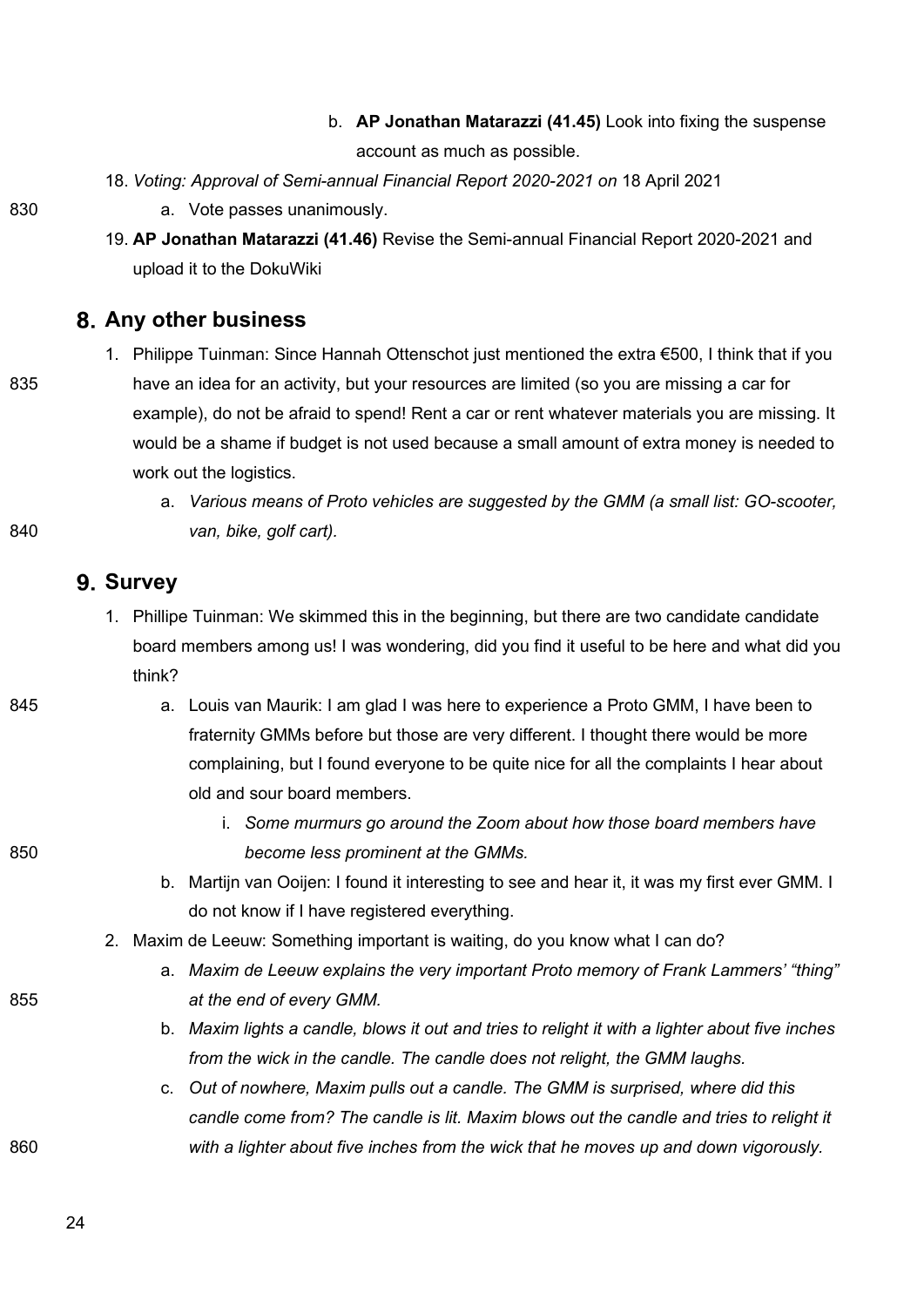*Jonathan Matarazzi would like the minutes to state that to his knowledge, this trick worked perfectly in one try. Maxim assures the GMM that this is indeed the case.*

d. *Maxim now draws on his webcam with a red pen, blows on it and the red disappears from the camera. The GMM is again in awe.* 

- 865 3. Imke Verschuren: If I remember correctly you were also authorised by Peter van der Burgt, so is there another question you would like to ask?
	- 4. Peter van der Burgt: Board, will there be a drink after the GMM?
		- a. Imke Verschuren: If you have beer at home, the answer is yes!
		- b. Maxim de Leeuw: I do have beer!
- 870 5. Philippe Tuinman: Can this be instated for GMM troopers? A keg per person?
	- a. *The GMM laughs in agreement, a chant for an 'A-L-Fust' is heard (KeG-M-M)*

# **Closing**

1. The 41st General Member Meeting of S.A. Proto is officially closed at 21:39 on 18 April 2021!

## **Presence**

875 The following people were present at the start of the General Member Meeting.

| Imke Verschuren   | Jonathan Matarazzi | <b>Philippe Tuinman</b> |
|-------------------|--------------------|-------------------------|
| Hannah Ottenschot | Louis van Maurik   | Sanne Bouman            |
| Jesse Visser      | Maxim de Leeuw     | Sebastiaan van Loon     |

Martijn van Ooijen joins the GMM at 19:51.

## 12. Recap action points

#### Recap previous action points

| <b>AP</b> | Who?               | What?                                             | <b>Status</b>              |
|-----------|--------------------|---------------------------------------------------|----------------------------|
| 37.04     | Jonathan Matarazzi | Arrange a sticker to put on Proto's cash register | To be done $ \rightarrow $ |
|           |                    | to show the amount of cash money inside has       |                            |
|           |                    | not changed between Audit Committee meetings.     |                            |
| 37.14     | <b>Board 10.0</b>  | Make sure Proto's Homey is used.                  | To be done $  \cdot  $     |
| 37.19     | <b>Board 10.0</b>  | Make sure to mention that helpers at activities   | To be done $ \rightarrow $ |
|           |                    | can make use of the food for helpers' budget      |                            |
|           |                    | more leniently.                                   |                            |
| 38.02     | Sanne Bouman       | Add the reservation sheet to the audit folder.    | To be done $ \rightarrow $ |
| 38.07     | Jonathan Matarazzi | Look into the possibility of creating more        | To be done $ \rightarrow $ |
|           |                    | transparency in the financial documents of Proto. |                            |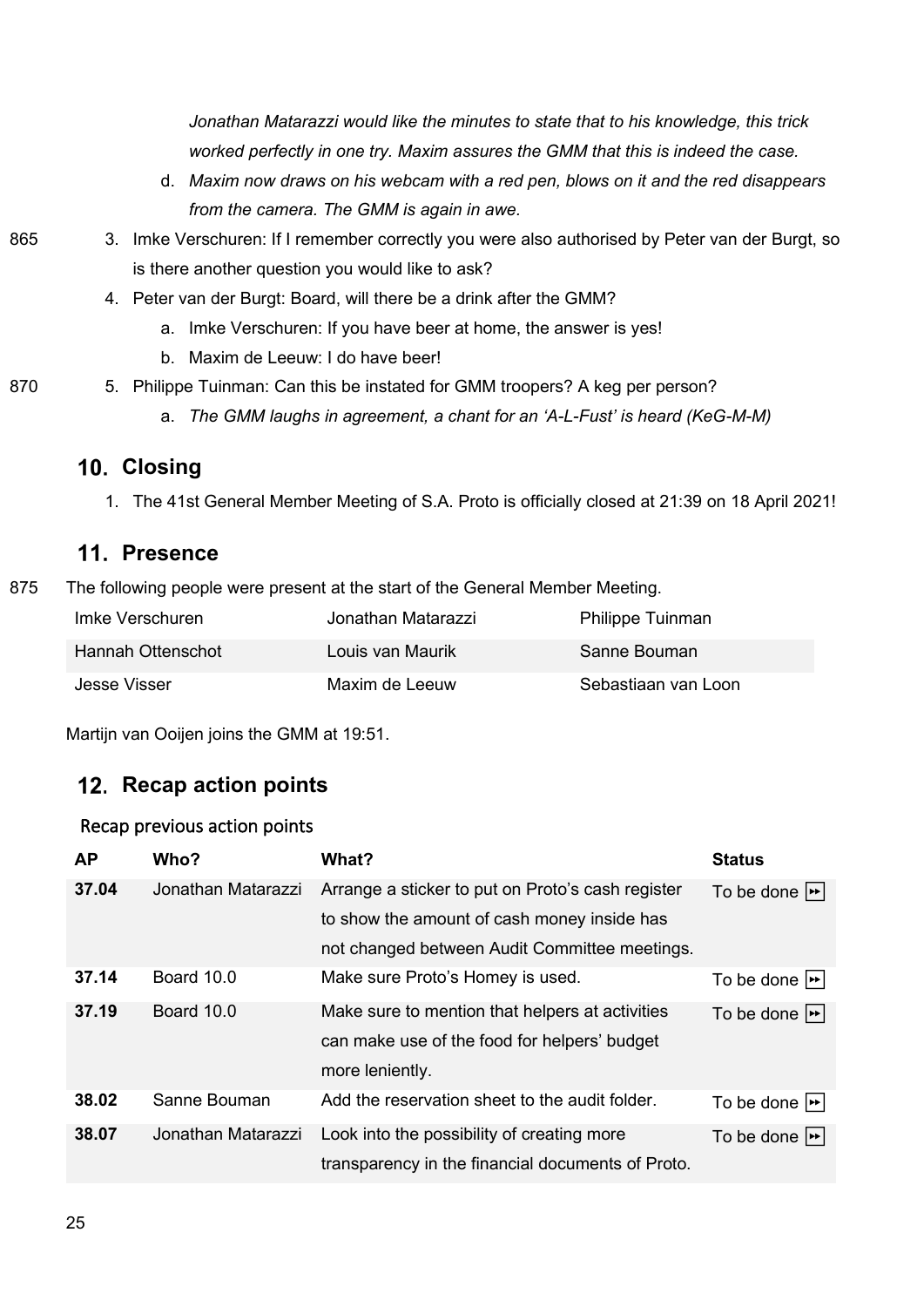| 38.08 | Jonathan Matarazzi | Check if any of the Reservations Miscellaneous    | To be done $\blacktriangleright$ |
|-------|--------------------|---------------------------------------------------|----------------------------------|
|       |                    | have expired and can be removed from future       |                                  |
|       |                    | financial reports.                                |                                  |
| 38.10 | Sanne Bouman       | Correct Yearly Financial Report 2019-2020 and     | To be done $\blacktriangleright$ |
|       |                    | upload it to the DokuWiki. (APs $38.11 - 38.15$ & |                                  |
|       |                    | 38.18)                                            |                                  |

# 880 Recap current action points

| <b>AP</b> | Who?               | What?                                                                  |
|-----------|--------------------|------------------------------------------------------------------------|
| 41.01     | Board 10.0         | Contact the Student Union regarding the money to be received from      |
|           |                    | the statutory changes made in 2018.                                    |
| 41.02     | Jonathan Matarazzi | Look into the subsidy from the UT for the DIYCie activity from         |
|           |                    | October 2020.                                                          |
| 41.03     | Board 10.0         | Look into what will be done with the remaining money from the          |
|           |                    | TipCie and SBZ reservation.                                            |
| 41.04     | Jonathan Matarazzi | Add a line to the top of the Balance table on page 4 of the Semi-      |
|           |                    | annual Financial Report 2020-2021.                                     |
| 41.05     | Jonathan Matarazzi | Change the lay-out of the multi-line points in the financial tables to |
|           |                    | make sure the line starts after the number of said points.             |
| 41.06     | Jonathan Matarazzi | Look at the usage of dots and commas currency formats.                 |
| 41.07     | Jonathan Matarazzi | Move the €60,50 in the Reservation Board Insurance to the board        |
|           |                    | insurance expenses of Board 10.0.                                      |
| 41.08     | Board 10.0         | Look at selling merchandise packages that members can pick-up.         |
| 41.09     | Jonathan Matarazzi | Check the semi-annual financial report with the annual financial       |
|           |                    | report of last year to check if any explanations need to be added      |
|           |                    | regarding rectifications.                                              |
| 41.10     | Jonathan Matarazzi | Get the money for the lost blue key back.                              |
| 41.11     | Jonathan Matarazzi | Think about whether people should be mentioned with their full         |
|           |                    | name in official GMM documents regarding owed money.                   |
| 41.12     | Jonathan Matarazzi | Add some explanation about the fact that 'ERO subsidy Renske' is       |
|           |                    | to be paid by the Student Union, not by Renske.                        |
| 41.13     | Jonathan Matarazzi | Look into adding a column to the 'to be received' table which shows    |
|           |                    | since when a payment was still to be received.                         |
| 41.14     | Jonathan Matarazzi | Sit with Sanne Bouman to make the settlement for the board             |
|           |                    | weekend of 2020.                                                       |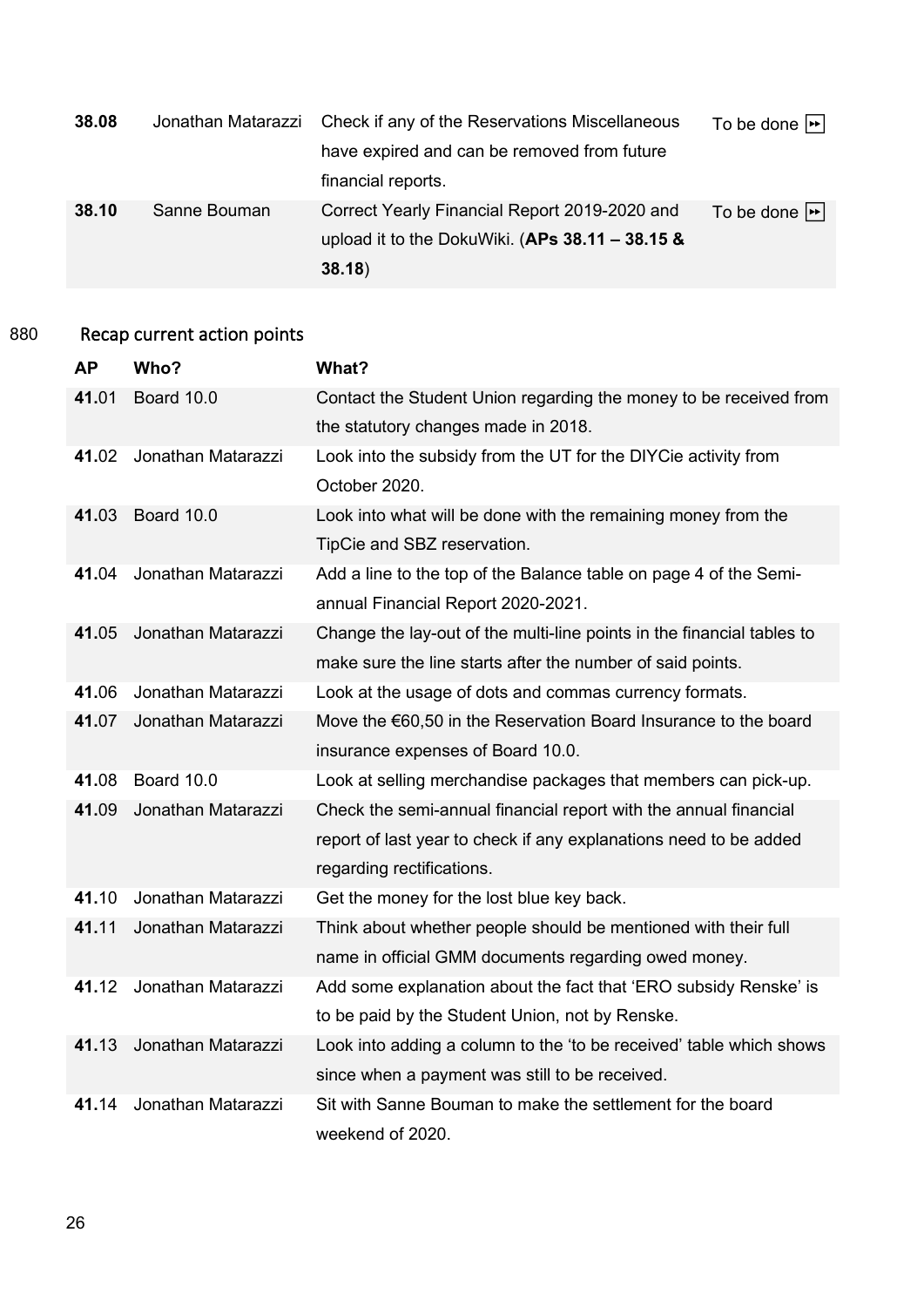| 41.15 | Jonathan Matarazzi  | Ask Mick whether he still has his blue key he found and then add a                |
|-------|---------------------|-----------------------------------------------------------------------------------|
|       |                     | section about this blue key to the report.                                        |
| 41.16 | Jonathan Matarazzi  | Add an explanation to the Owners' Equity and Result account on                    |
|       |                     | why these two points have been split.                                             |
| 41.17 | Jonathan Matarazzi  | Make sure all amounts in the table on page 7 have $\epsilon$ in front of<br>them. |
| 41.18 | Jonathan Matarazzi  | Add a column to the Reservations miscellaneous table on page 8                    |
|       |                     | with the exact date of when a reservation was added.                              |
| 41.19 | Jonathan Matarazzi  | Add an explanation on the expiration term of Reservations<br>miscellaneous.       |
| 41.20 | Jonathan Matarazzi  | Change 'OmNomCom Random' to 'OmNomCom Miscellaneous'                              |
|       |                     | and 'HYTTIOAOAc Other Upkeep' to 'HYTTIOAOAC Miscellaneous'                       |
|       |                     | in the Reservations hardware table.                                               |
| 41.21 | Jonathan Matarazzi  | Look into why Expenses Miscellaneous on page 10 and at the end                    |
|       |                     | have different forecasts.                                                         |
| 41.22 | Jonathan Matarazzi  | Add a bit of explanation about fixing the bookkeeping to the                      |
|       |                     | paragraph regarding Expenses Miscellaneous.                                       |
| 41.23 | Sebastiaan van Loon |                                                                                   |
|       |                     | Send invoices to sponsors.                                                        |
| 41.24 | Jonathan Matarazzi  | Add more explanation to the Sponsoring paragraph on why no                        |
|       |                     | invoices have been sent out yet.                                                  |
| 41.25 | Jonathan Matarazzi  | Align the '-%' on the right side of the % column in the Income table              |
|       |                     | on page 11.                                                                       |
| 41.26 | Jonathan Matarazzi  | Add more explanation on why some money is left in certain                         |
|       |                     | accounts despite it being forecast that Proto will not be back to                 |
|       |                     | normal before the end of the year                                                 |
| 41.27 | Jonathan Matarazzi  | Add an explanation on which costs have already been made in the                   |
|       |                     | Representation account.                                                           |
| 41.28 | Jonathan Matarazzi  | Make clear how the money of the constitution drink has been<br>redistributed.     |
| 41.29 | Jonathan Matarazzi  | Think about how to add an informational graphic and accompanying                  |
|       |                     | text with where money was removed and where money was added                       |
|       |                     | throughout the book year to the annual report together with the                   |
|       |                     | Audit committee.                                                                  |
| 41.30 | Jonathan Matarazzi  | Add an explanation on why no reservation will be made for a new                   |
|       |                     | printer.                                                                          |
| 41.31 | Jonathan Matarazzi  | Look at possibilities to give the pLAN more budget.                               |